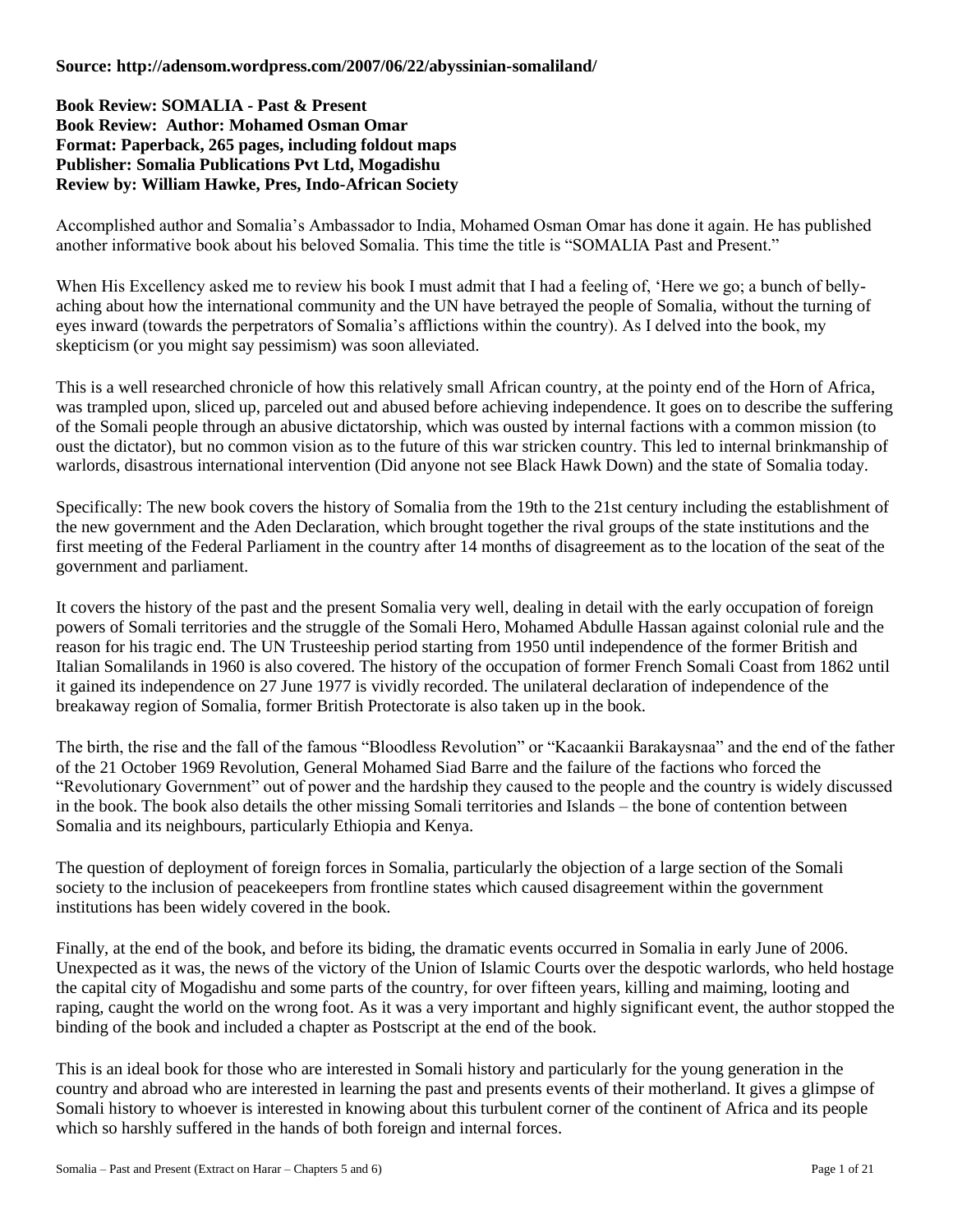I sincerely believe that this book will be beneficial to those who will have time to read it. The author (Mohamed Osman Omar) tells me that a Somali version of the same book will be published very soon. Earlier books of Mohamed Osman Omar include: The Road to Zero – Somalia's Self Destruction; SOMALIA: A Nation Driven to Despair; The Scramble in the Horn of Africa; and, SOMALIA Between Devils and Deep Sea. For further information about Somalia Past and Present, or any other of his books, please contact the author at: mosman65@yahoo.com or mosman61@hotmail.com

## **About the author**

Mohamed Osman Omar was born in Mogadishu, Somalia, in 1937. He studied in Mogadishu as well as abroad. He began his career at a very young age during the UN Trusteeship as a Civil Servant at the General Post Office, reaching the post of Chief Controller of the main Cash Department. He was among the first Somalis who took up posts held by the Italians during the period of what was called "the Somalisation". After the Post Office, he worked at the Constituent Assembly during the preparation for the country's independence. In 1962, he worked as a journalist in the Ministry of Information. In 1967, he joined the Ministry of Foreign Affairs and served as a Diplomat at the Somali Embassies in London, Beijing, Tehran, Dar-Es-Salam, Khartoum, Belgrade (former Yugoslavia) and New Delhi. The last three posts as his country's Ambassador. He still is Somalia's Ambassador to India and concurrently to Srilanka and Singapore.

For six years, Ambassador Mohamed Osman Omar was Chief of Protocol in the Ministry of Foreign Affairs.

He speaks several languages, including Italian and Mandarin Chinese.

### **Preface**

The history of Somali people goes back to thousands of years. The ancient Egyptians spoke of Somalia as land of God (Land of Punt). The Chinese merchants frequented its coast and carried on lucrative trade long before the arrival of the European powers in their quest for empires.

The Somali were (and still are) mostly nomadic people and did not live within clearly defined boundaries. However, it should be noted that the modern state emerged only after the decline of the Roman Empire. And that too took many yearsto materialise. Somali nomadic tribes moved over the land in search of green pastures. Nonetheless Somali people had a clear identity of their own. There were magnificent cities built by them. Ibn Battuta, the well known Arab traveler and historian, visited Mogadishu in 1330 (1328). He arrived at Zaila and then headed for Mogadishu. He has described the city as a town of enermous size. Certainly, Mogadishu existed as a maginificent city long before Ibn Battutanoted its existence. For want of a written script for Somali language much of its history has passed into oblivion. What we do have is recorded by others which do not give the Somali perspective of their history. Somalia's ancient history lives in oral traditions and folklore.

The records documenting history remain fragmentary. As a result the present work suffers from the limitations imposed by these conditions. It concentrates its effort to present the Somali perspective on the struggle of the Somali people to regain controlover their own destiny.

The first important encounter between the Somalis and the Europeans began when Vasco da Gama on his way back from India in 1499 assailed Mogadishu. But he failed to capture the city. Even Da Cunha in 1507 did not succeed in occupying the town. Twenty-five years later, 1532, Dom Estavam da Gama, Vasco da Gama's son, visited Mogadishu to buy a ship. On 5 December 1700 a British squadron men-of-war stopped near Mogadishu in what could be considered with the intent to threaten, but they did not land and a few days moved on probably to India.

In the first half of the Ninteenth century, Sultan Bargash bin Sa'id of Zanzibar occupied Mogadishu and ruled the town by means of a *Wali*. The conflict between those who wanted to establish their dominance over Somalia is illustrated by the incident of occupation of Mogadishu and other towns on the Somali coast by Sef b. Sultan, Imam of Oman, who had to fight a war against the Portuguese. After a little while the Imam ordered his troops to return back to Oman.

Somalia – Past and Present (Extract on Harar – Chapters 5 and 6) Page 2 of 21 Although there is no record to indicate that Germans ever were in occupation of the Somali territories, in 1855 the German officials claimed that German East African Company had signed a Treaty with the Mijerteyn Chief under which the Somali territory from the east of the town of Berbera to Cape (Ras) Asurad had been ceded to the German company.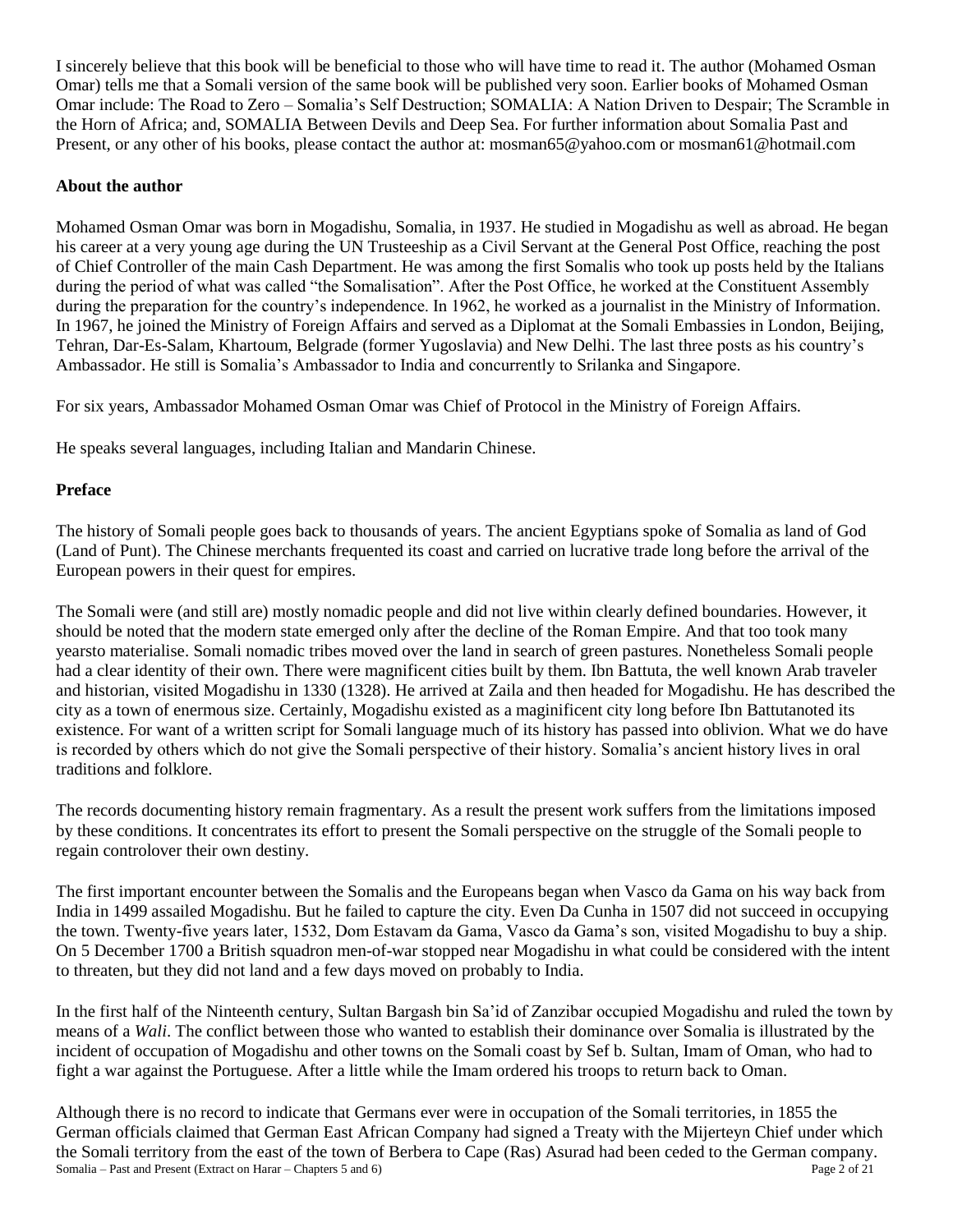They also claimed to have entered into a Treaty with the Ruler of Obbia, whereby the Comapny acquired sovereign rights over the entire territory between Obbia and the town of Warsheikh.

In 1889, the Sulatn of Zanzibar leased the town of Mogadishu to the Italian Government, which in 1906 bought all the settlements of Zanzibar on the Somali coast. The Italians stayed in the of Somalia they were defeated in the Second World War and Britain, which was the victor, took over the administration.

In the north of Somalia the British maneuver started from 1825 with a visit to Berbera. Following the Scramble of Africa in 1884, Britain signed friendship treaties and later on Protectorate treaties with the Somalis. It stayed in the country until 1960.

France also occupied part of Somali territories from 1862 until the territory of Djibouti obtained its independence in 1977 and became the Republic of Djibouti.

I have written in detail about this phase of the history of Somalia in my earlier work "The Scramble in the Horn of Africa" (Mogadishu 2001). A briefer version is included in the present work.

Somalia is the only country in Africa that many European colonial powers have conquered and divided in as many as five pieces, and if one includes Socotra, which is distinctly a Somali Island presently with Yemen, six. Somali territories were gifted to other countries by the colonial powers, before the scramble of Africa and after. This continued even after Somalia obtained its independence in 1960.

Two parts of Somalia, former British Somaliland and former Italian Somaliland won their independece respectively on 26 June 1960 and 1 July 1960 and formed the Republic of Somalia. Nine years later, the army took overin a "Bloodless Revolution". It remained in power for two decades before being deposed by opposition groups in a bloody civil war.

The counter coup which ousted the military regime was spearheaded by the opposition groups-the USC and others in the south and SNM in the north. The groups in the south failed to organize an orderly take over of power, instead its militias went in rampage, looting private and public properties, and indiscriminately killing innocent citizens. Millions were forced to flee to neighbouring countries in search of safety.

Although there were some conflicts, in the North the SNM managed to bring relative peace through dialogue. In 1993, it declared a unilateral secession from the rest of the Somali Republic and established "the Republic of Somaliland" which so far no country has officially recognized. The leadership there has been praised for bringing the relative calm that the people are enjoying today. While in the South, the never-ending quarrel between the groups who claim powerand the lack of solution is generating more fear in the minds of the people. This may lead to a new conflict that might cause more bloodshed.

Somalia has been a victimof bloody conflicts. It is the misfortuneof the nation that people are not united in the pursuit of national interest. And some blindly support, due to tribal loyalties, selfish leaders who indulge in divisive politics in their self interest to the detrimentof national interst. The nation is suffering for the lack of viable system of administration. This is the only country on earth that for over a decade has no central government to look after national interest.

To be a leader is to be able to deliver good things to the nation and not to abuse the nation's rights.

As early as the end of the 17th century, the founder of Toubenan movement, Nasir al-Din, in Senegal, proclaimed,

― *God does not permitkings to pillage, kill or eslave their peoples. He appointed them, on the contrary, to preserve their subjects and protect them from enemies. Peoples were not made for kings, but kings for people.*―

The subject of this book is not new to the students of history of Somalia, but I hope that it would be of use to many others who are interested in understanding the history of the country from the beginning of the colonial intervention to the present crisis.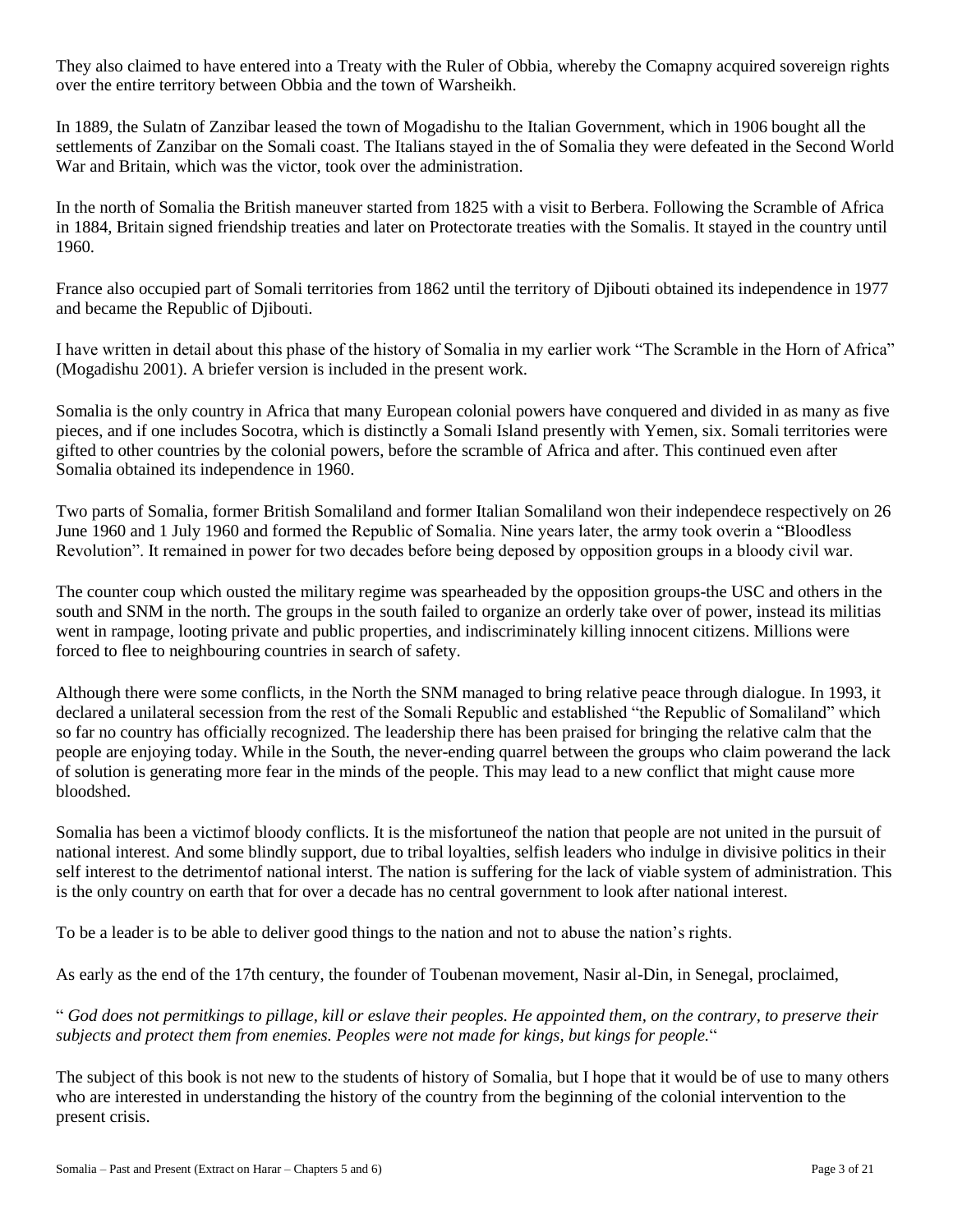### **ACKNOWLEDGEMENT**

Somalia is in the news again but as in the past for the wrong reasons. The world has been forewarned the country is threaded with the prospect of a devastating famine and unless it soon comes to its assistance the famine may claim the lives of hundreds of thousands of unfortunate Somalis. The country has been devastated by internecine factional wars for more than a decade and a half. One wonders how this country so well endowed by nature with rich resources came to its present state of utter poverty and degredation. Why its problems do not appear to be ending.

I thank God that I was born as a Somali. I am proud to be a Somali. I cannot even think of belonging to any other country than my beloved Somalia. Home is always "sweet home". As it is said "East or West Home is Always the Best.". ―So, Verily, With every difficulty, there is relief, Verily, with every difficulty there is relief"

Against all odds, I proudly represented Somalia in different capacities in many parts of the world. As its hunmble servant, I had proudly held its flag high. This could have not been possible without the encouragement and support of good friends around the world. I would heartily like to express my gratitude to all of them.

The young generation of Somalis must know the long history of their country's trials and tribulations. It is only through an understanding of that history that they would acquire the capacity to frustrate and defeat the enemies of their beloved motherland and take her to the glorious height of peace and proserity as a proud and respected member of the international community. Somalia does not covet an inch of territory of any other country but only wants all its children in various parts of its territories under foreign domination to be free and to be united under a single flag. It is with this specific purpose I have written this book.

Many friends have helped me in the preparation of this. It is not possible here to thank all of them individually. I sincereky thank all of them. My special thanks are due to my family members: my wife Mana Moallim Ibrahim, and my children Jeylani, Ali, Abdullahi, Osman, Ibrahim, Amina and Halima and their espouses as well as other relatives for their understanding and support without which it would have been hard even to retain my mental peace much less to write this book. My greetings to my grand-children who are a source of joy and happiness and I pray for them a joyous and prosperous future.

### **SOMALIA - Past & Present Chapter 1 : British Somaliland**

The early penetration of foreign powers into the Somali territories began in 1517 when Sultan Salim I annexed Egypt to the Ottoman Empire. Forty years later, the Portuguese were driven out of the Red Sea. The Turks occupied Zeyla, but not Berbera, and placed a garrison there. This was withdrawn in 1663 and Zeyla came under the rule of Imam of Sanaa in Yemen. Throughout this period Berbera remained independent.

Berbera seems to have attracted the attention of the British for the first time in 1825. It was the time when Britain's East India Company was expending its possessions in India. In April of that year the ship Mary Anne, under the command of Captain Linguard touched Berbera for, what they called, trading purpose; apparently thinking that the inhabitants of the town would not even notice their presence. But he was attacked by the inhabitants while on shore. One of his passengers and one of his native crew were killed, and his second officer was wounded. With the help of some of the natives, Captain Linguard and his party succeeded in getting on board of another boat, Duria Dowlat, which took them to Aden.

The British sent an expedition consisting of two King's ships Tamar and Pandora and the East India Company's vessel Amherst to Berbera to avenge the action of the inhabitants.

Arriving at Berbera, the British attacked the inhabitants and apparently forced the Sheikhs of the Habr Awal tribe to sign a treaty on 6 February 1827, by which the Shaikhs agreed to compensate both Linguard for his losses and for the bereaved families for the loss of their men.

Somalia – Past and Present (Extract on Harar – Chapters 5 and 6) Page 4 of 21 According to the treaty, the Sheikhs "bound themselves to remain at peace with the British Government and to allow British vessels to trade unrestrictedly at 'any port under the authority of the Sheikhs of Habr Awal tribe,' similar privileges being accorded to them in respect to British harbours." This was a meaningless gesture intended to convey symbolic equality for the Sheikhs who were in no position to carry on their goods to the British ports.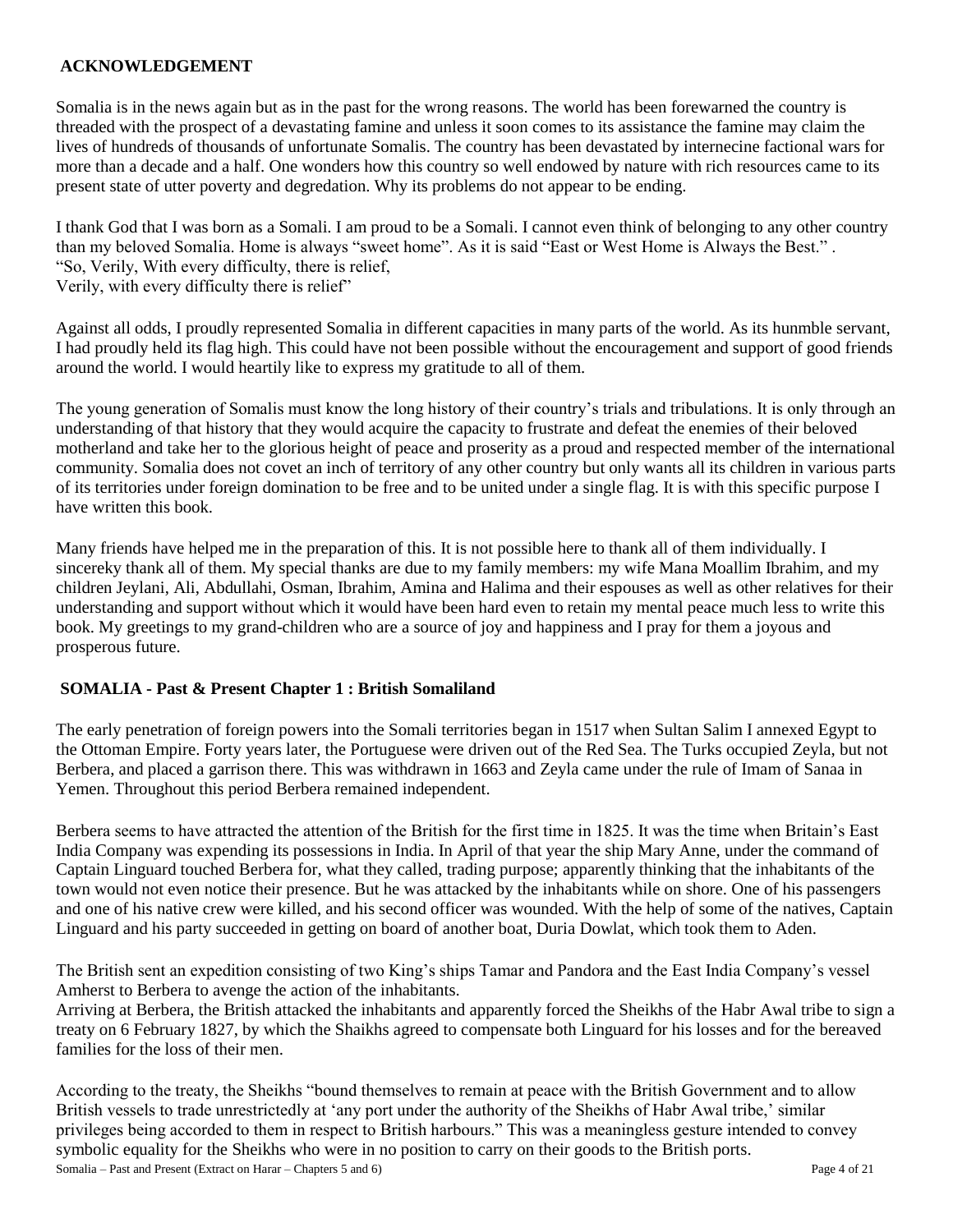The British were systematically extending their overseas empire. When they occupied Aden on 19 January 1839 their interest in Somaliland increased. A year later, the British Political Agent at Aden, Captain Moresby was sent to meet the Shareef of Mocha and obtain his permission to conclude a treaty with the Governor of Zaila. As a result of his visit, not one but two treaties were concluded; one with the Shareef of Mocha on 1 September 1840 and other with the Governor of Zaila two days later.

Tajoura and Zaila became of great interest to the British largely because in 1840 British Government purchased the islands commanding the approaches to these two harbours. These islands known for the slave trade were never occupied. They were principal outlet of trade for southern Abyssinia.

In 1840, rumours about an expedition from Bourdeaux (France) heading for the port of Zaila reached the British Government. It asked its Political Agent at Aden to establish and ensure the British influence among the inhabitants of the African coastline near Aden as the settlement of any other power on that coast would have been "highly detrimental to the British interest". The Government especially directed the Political Agent to purchase a station that would command the harbour of Tajoura. Captain Moresby and Lieutenant Barker were entrusted by the Political Agent with the task of ensuring that the Sultan of Tajoura signed a treaty ceding the Mussa Islands to the British. The two officers succeeded and the desired treaty was signed on 19 August 1840. The British formally took possession of the islands on 31 August 1840. The treaty had two important clauses, according to which Sultan Mahomed bin Mahomed agreed not to enter into any treaty or bond with any other European nation without first consulting the British authorities at Aden. He also agreed not to acquiesce in any bond or treaty detrimental or injurious to the British interests.

In 1847, the Imam of Muscat sent an emissary to Berbera to claim the port of Berbera his by right, but the Somalis refused to acknowledge this. Lieutenant Cruttenden, who visited that coast in April, reported that the Mijertain Somalis paid tribute to the Imam.

Towards the end of 1851, the British Political Agent at Aden reported disturbances between two tribes, which led to the closure of Berbera trade. The problem was that the British discovered that Sheikh Ali Shermarke, the Governor of Zaila, had written a letter to the Turkish authorities at Hudeida proposing to place Berbera under the Turkish flag.

Towards the end of March 1852 a boat from Aden flying the British flag was attacked off Berbera. The British blamed the squadron of Sheikh Ali Shermarke for the attack. He was asked to compensate the owner of the boat and further pay a fine of Rupees 500 for the "insult to the British flag". Shermarke asked for the fine to be excused. The Assistant Political Agent at Aden Lieutenant Cruttenden feared that the Pasha of Yemen would resent the fine as Shermarke was a Turkish subject. While the Political Agent Captain Haines observed that Shermarke was not a Turkish subject but a Somali by birth and that the "outrage was purely of his doing and without the knowledge of any other authority."

In 1854 a mission, named Somali Expedition, under the command of Lieutenant Richard Burton, was dispatched to explore the country between Berbera and Zanzibar. In a report dated 22 February 1855, Lieutenant Burton described Sheikh Shermarke as a Chief who had "rented" Zaila and its dependency Tajoura from the Turks. Burton added that, "the height of Shermarke's ambition was to fly the British flag at Tajoura and Zaila. He described the Sheikh as a good ruler, who maintained tranquility at Zaila.

Richard Burton who stayed in Zaila, from 31 October to 27 November 1854, wrote in his book, "First Footsteps in East Africa", published in 1856: "The Governor of Zaila, El Haji Shermarke bin Ali Salih, is rather a remarkable man. He is sixteenth, according to his own account, in descent from Ishak El Hazrami, the saintly founder of the great Gar Hajis and Awal tribes". He went on to recommend the establishment of a British Agency at Berbera, a measure strongly supported by Brigadier-General Coghlan, British Resident at Aden, who also wanted it to "Secure our daily provision which is now at the mercy of any Arab fanatic whose hatred of us or our friends may impel him to acts of aggression". (Emphasis added)

On 19 April 1855, Burton's Mission was attacked and Lieutenant Croyan of his party was killed. For this "offence", the British blockaded the port of Berbera thinking that this would force the Chiefs to surrender the alleged murderers of Croyan. The Chiefs did not surrender the "murderers". Eventually the blockade was lifted on 9 November 1856 after a treaty was signed between the British and the Chiefs. This treaty, as the earlier one, secured the commercial interests of the contracting parties; it further bound the Somalis to abolish the slave traffic.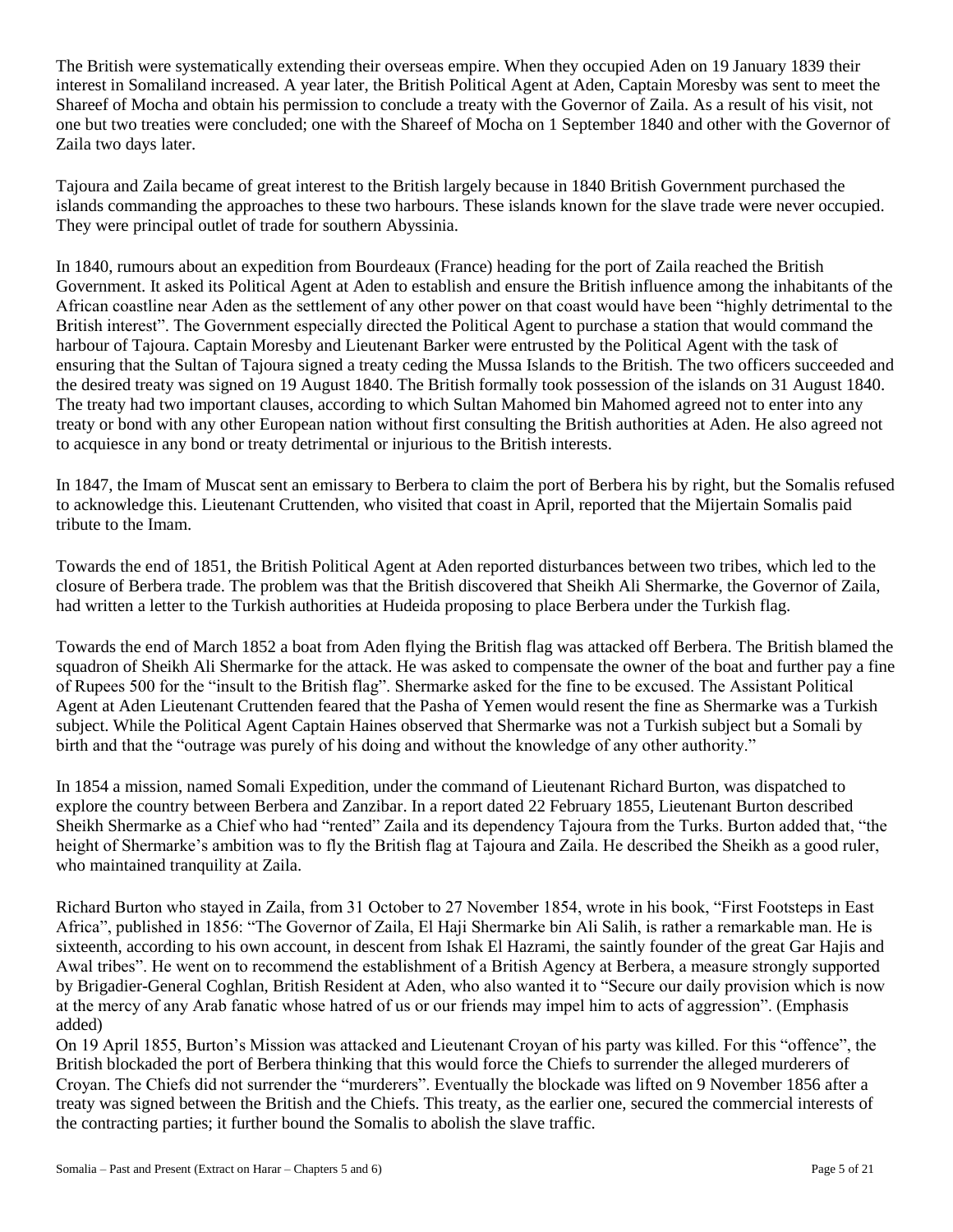Berbera was of the greatest value to the British as the garrison at Aden obtained its supplies of fresh provisions from there. The British authorities were apprehensive that their supplies could be stopped at any time. The Political Resident noted that disorder existed among the tribes in the territory. It was a place where, "every man has his share; the assembly is a democracy without laws and regulations of any kind."

As far as commerce was concerned, the Somalis exported mainly ghee, (clarified butter), to Aden. According to The Periplus of the Erythreaen Sea, the Somalis had learned the art of clarifying butter, and exported it in the 19th century by the same class of ships that had brought it to them from India in the First century. The ghee will keep in the tropics not only for years but for centuries. The account given by Burton (First Footsteps in East Africa, pp. 136 and 247) shows that modern caravans took it for trips of six weeks or more under the same hot climate of Somaliland. Lieut. Cruttenden in his description of the Berbera Fair wrote of modern ships laden with ghee in jars, bought in Somaliland for trade elsewhere; probably along the Arabian coast.

Towards the end of the Second World War, the Somalis in the north established the Somaliland National Society (SNS) which became active. It was composed of a diverse group of town-based Somalis from the independent business sector, and people generally better educated and with a wider range of experiences. It absorbed some smaller parties that had started in the early 1930s before the war but which had not had much impact. Civil servants were prohibited by the Protectorate government from joining political parties, though many were clandestinely involved or sympathetic. In 1946 they merged with the Somali Transport Company (STC), a self-help organization led by Mohamed Jama Urdoh. In 1951 it reorganised itself and assumed a new name, the Somali National League (SNL) and it set its own political programmes as follows: (i) independence and unification of the Somali people under one political unit, (ii) social, political, and economic development, and (iii) the cessation of tribal feuding.

The National United Front (NUF) was not originally a political party, but was an organisation created in 1955 by the Somalis in British Somaliland to put pressure on the British to reverse the decision on the handing over of the administration of the Haud and Reserved Area to Ethiopia. The NUF provided a political framework for all parties including SYL and SNL and other organisations like the Somali Officers' Union that represented the civil service, to have their say.

The NUF sent a delegation that represented all such groups in the Protectorate to Britain, and subsequently to the United Nations to protest the ceding of land to Ethiopia. The delegation was led by Michael Mariano. Later the NUF evolved into a political party in its own right. The NUF was led by Michael Mariano and the other main political party, Somali National League, was led by Mohamed Ibrahim Egal.

# **SOMALIA Past & Present Chapter 2 : Turkish Involvement**

Although the British had gained a firm foothold on the Somali territory, they warily watched the maneuvers of other powers who were also flexing their muscles in the age of imperialism. On 25 February 1870, Major General Sir E.L. Russell, the British Political Resident at Aden, wrote to C. Gonne, Secretary to British Colonial Government in Bombay, India, that he had received a verbal report from Subedar (Non-commissioned officer) Mahomed Mahmood that the Somalis had been somewhat taken by the display made by the Egyptian (Turkish) Bey, who paraded his men with band playing and they thought the Turkey must be a great nation.

Russell wrote that if some British vessels-of-war did not soon visit the ports of Bulhar and Berbera and demonstrate the British power to them, they will fall into the hands of Egypt and Turkey. The problem was that the ship Sind had no troops on board and evidently was not a warship. It was looked on as a trading vessel. On the other hand, the Ottoman vessel Khartoum with the Bey would remain at Bulhar or Berbera until the season closed, in about five or six weeks. During this time, Russell cautioned that "unless we can hinder it, it is probable the Somaliees may submit to the Ottoman or Egyptian rule. This will be ruinous to Aden, as all our livestock and a large portion of our trade come from these ports; and if we may judge from the territory on the Red Sea under Turkish rule, it will be disastrous to the country." He went on to recommend that a British warship be sent as soon as possible to Bulhar and Berbera. He said: "The Somalees know the straightforwardness of our Government, but they are barbarians, and are attracted by present display; and I fear, unless I can give ocular evidence of our power, as would be by a vessel-of-war visiting the country, I shall not be able to undermine the action of the Turkish Bey." Russell's letter reveals how the British regarded themselves as superior moral beings and the Somalis as barbarians who only understood the language of force.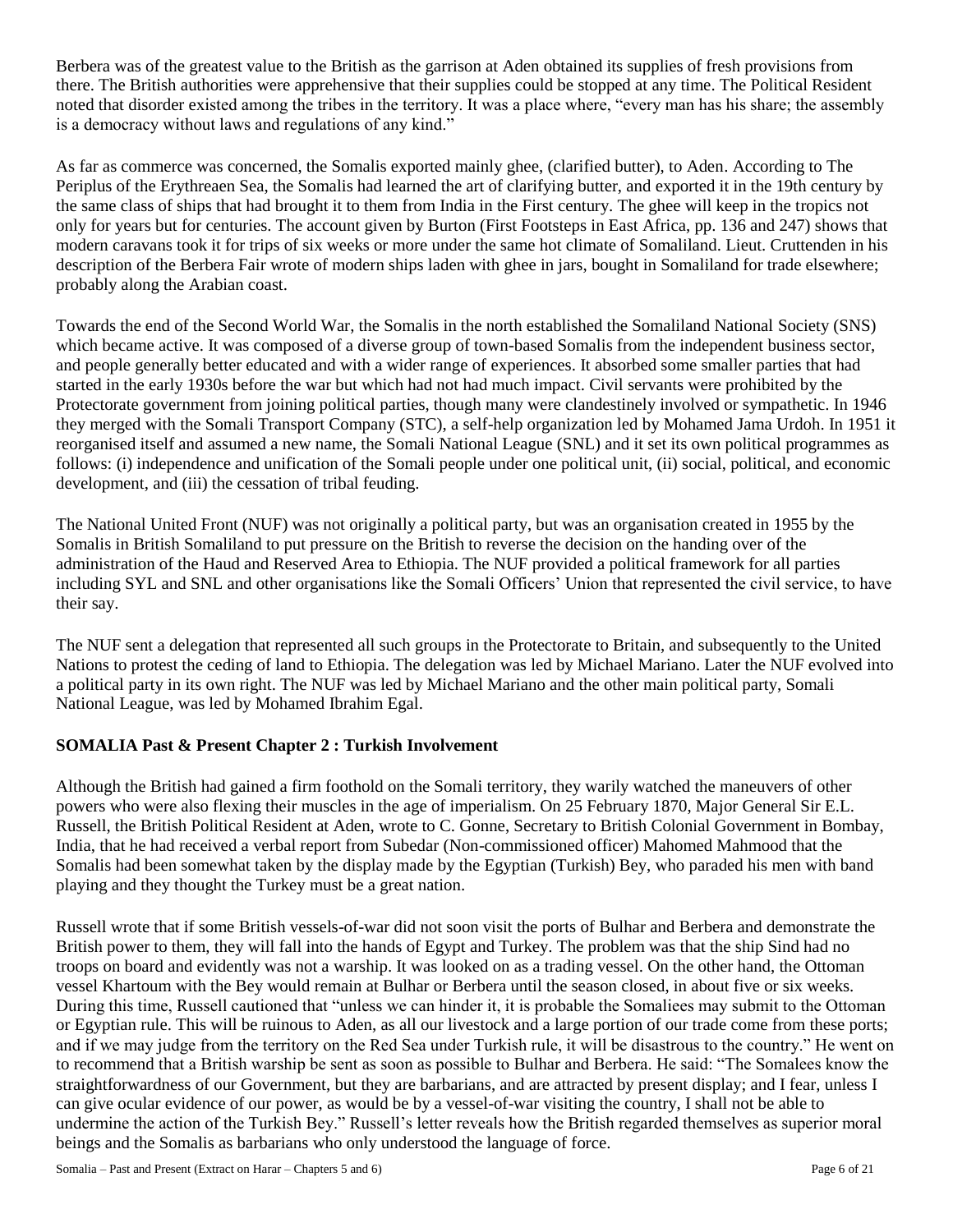Subedar Mahommed reminded the Somalis that they had signed an agreement with the British Government not to sell either Berbera or Bulhar to any foreign power. The Subedar drew the attention of Russell to the fact that the agreement was made when the British withdrew the blockade of these ports some 40 years back, and the British ensign was planted at each place, and the agreement was sent to Calcutta and approved. Russell did not know that they had an agreement with the Somalis. He said, "I will search the Office records, and see if any trace of it is to be found. I require the Sind to take the Native Infantry Relief to Perim, and when this is completed, about the 2nd of March, I shall send the Sind again to Boolhar, and shall endeavour, by advice and presents, to gain the Somalees to object the disposal of their territory."

Russell's apprehension did not abate. He again wrote on 4 March 18701 to the Secretary to Government of Bombay, saying that he heard from Berbera through a local person that the Bey of the Egyptian Government had re-embarked the guns, soldiers, and tents, and landed them at Berbera and that it was his intention to hold on to the sea coast territory of Berbera and Bulhar for his government.

The General informed: "The (Ship) Sind has just returned from taking the relief to Perim, and will be sent again to Berbera on Monday to watch affairs, and to prevent, if possible, the tribes from committing their country to Moslem rule." This was the first time that the British official explicitly mentioned religion in his dispatches to his superiors. Whether this was the British policy, or not, at this time, the Political Resident explicitly stated that he sent his men to Berbera "to watch affairs and to prevent, if possible, the tribes from committing their country to Moslem rule." (Emphasis added)

Unknown to the Somalis the British and Turkish governments were competing with each other for the control over their territories. In 1870, there were rumours that the Turkish authorities in Egypt had appointed Momtaz Pasha as Governor of all the African Coast from Suez to Cape Guardafui, including Bulhar and Berbera.

After nearly a month General Russell heard the rumours again. This time he decided to write to the Turkish Pasha, Commander of the Khartoum (ship), on 5 April 1870, and told him that the Somalis were under treaty engagements with the British. The Pasha rejected the contention and claimed that these countries and all the surrounding countries were under the Sultan's Government, and therefore there was no necessity to take them, as they were already under the Turkish flag and that his present object was to settle disputes.

The British did not give up. Disputing Pasha's contention, Russell again wrote to him two weeks later on 19 April saying that the British was unaware that Berbera and Bulhar were claimed by the Turkish Government. The British had been at Aden for more than 30 years and they would have certainly heard of the Turkish claims before. He argued that in 1855-56 they had blockaded the ports of Berbera and Bulhar, and that the then Turkish Government had offered no remonstrance. Furthermore, the Chiefs and elders would not have subsequently entered into an independent treaty with the British had the two ports been under the Turkish rule.

In 1874, Redhwan Pasha, Commanding the Egyptian Corvette Lateef, closed the port of Bulhar and did not allow any British ship to enter. On this occasion, the British Government had to swallow their pride and told the Political Agent at Aden that, "it would be advisable that some amicable understanding should be come to with the Turks, about the commercial and other advantages, which the British wish to preserve at Berbera and elsewhere. Moreover, as long as these are maintained, we should not oppose the extension of the Turkish power on the African Coast of the Gulf of Aden." Britain at this point of time was not interested in taking on the Ottoman Empire. No matter how much they quarreled, in the end the colonial powers always understood each other and reached a compromise at the expense of the peoples of the territories.

Three years after this incident, the Turkish and British Governments reached an understanding over the Somali territories by concluding a convention on 7 September 1877 for the recognition of Turkey's jurisdiction over the Somali Coast, as far as Ras Hafun. The Khedive (Turkey) agreeing on his part to declare Bulhar and Berbera free ports, and entering into further engagements with regard to commerce and navigation, the appointment of Consular Agents, and the suppression of the slave-trade in the territory so recognized to be under Turkey's jurisdiction. The Turkish Sultan moreover undertook for himself and his successors that no portion of the territory in question shall ever be ceded to any other foreign Power.

Marques of Salisbury, Secretary of State for Foreign Affairs, wrote in a letter, 1224 dated Foreign Office, London, to the British Ambassador at Constantinople, Sir A.H. Layard, on 10 October 1878.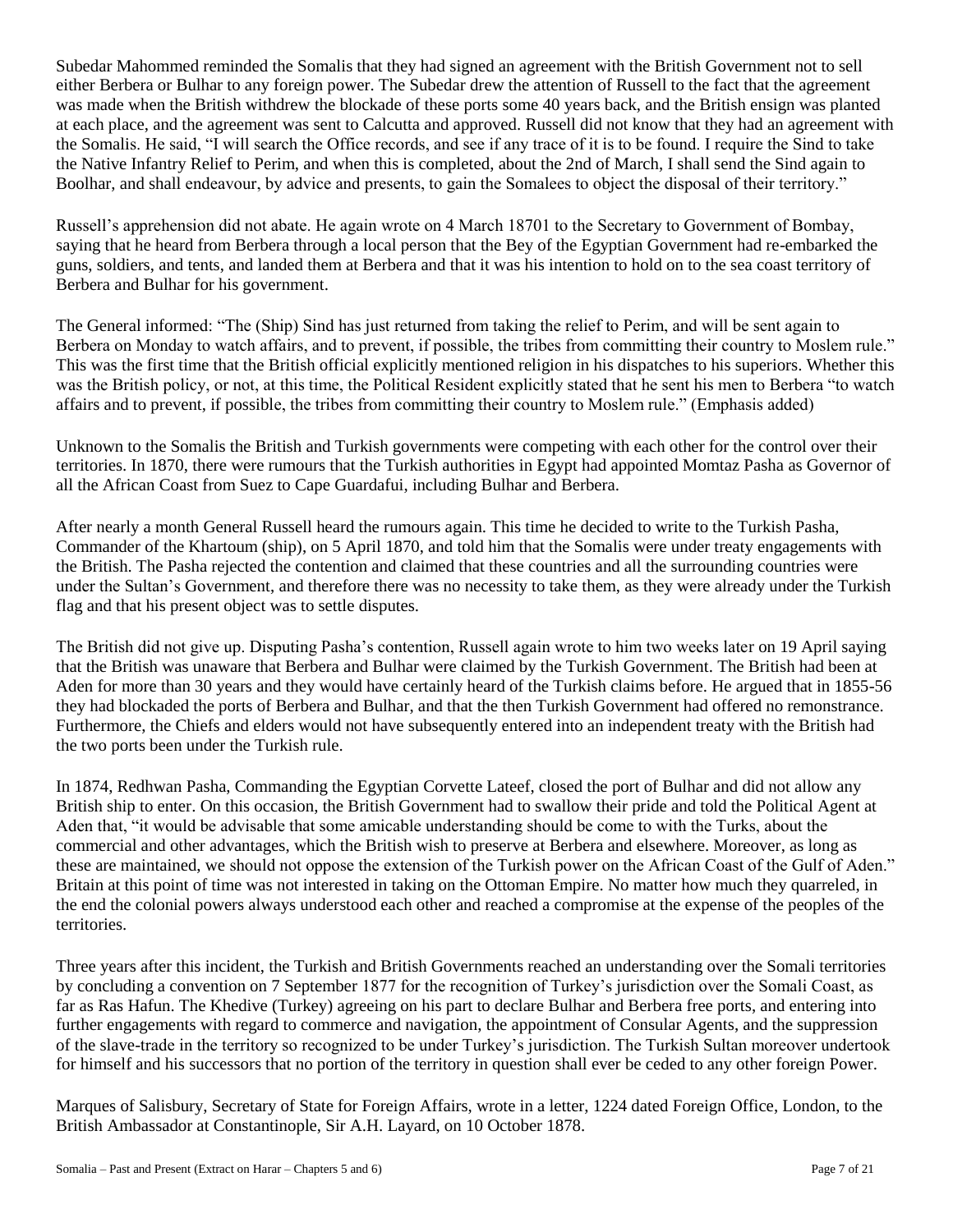―In view of the necessity of obtaining supplies for the British station at Aden, it is of importance to Her Majesty's Government that the ports on the opposite coast should be in the hands of a friendly Power able to keep the native tribes under proper control and willing to allow unrestricted intercourse for British trade." In the letter His Lordship made an assessment on the condition prevailing in Somalia. He wrote:

―In its normal condition of Somali rule, it had no particular master, each member of the community assembled has a voice in the administration of affairs; hence broils were incessant". Unfortunately, the conditions in Somalia are not much different in the twenty-first century than described in this letter.

After nearly a year later in 1879, Ambassador Layard informed his government that in his response to his query, he had received an answer1 from the government of Turkey that it considers that, "authority of the Sultan should be established at once over that country, so as not to permit any foreign influence from taking advantage of the present state of things. Consequently Tewfik Pasha has been directed by telegraph to take possession of it in the name of the Sultan, and to prevent any foreign authority from being established in it on any pretext whatsoever."

However, next day, 14 July 1879, the Ambassador sent other telegram (N. 548) to his Government, saying that Ministry of Foreign Affairs of Turkey says that note on Somali question, of which "I telegraphed you substance yesterday, was sent to me by mistake, and has withdrawn it."

In 1880, the British Secretary of State for Foreign Affairs, Earl Granville, informed the British Agent and Consul-General in Cairo, E.B. Malet, that the British Government wanted one of the Assistants attached at the British Resident at Aden, be given a Consular Commission, which would give him jurisdiction over the territory from Tajoura inclusive to Ras Hafoon, and to enable him to visit the Somali coast.

As the territory was under the Turkish Authority, Melet spoke with the Turkish Minister of Foreign Affairs, Moustapha Pasha Fahmy in Egypt on the subject. After obtaining no objection from the Turkish authority, the British Government appointed Captain F.M. Hunter, who was at the Bombay Staff Corps to the post of 2nd Assistant to the Resident at Aden.

1. NAI, Foreign Department, Telegram N.544, dated 13th July 1879.

# **SOMALIA - Past & Present Chapter 3: Turkey Withdraws, Britain Comes**

Things were changing rapidly. Turkey decided to withdraw from the Horn of Africa. As their withdrawal from the Somali territories became imminent, the British Secretary of State in a letter dated 14 June 1884 ordered that Major F.M. Hunter should be sent to Berbera to facilitate the Turkish evacuation and conclude agreements with the local chiefs on terms similar to agreements signed on Socotra.

The Secretary also said that if it became necessary Aden should be ready to send force to Berbera. Britain already had agreements signed with the Somali tribes, i.e. with the Sheikhs of Habr Awal in Berbera on 6 February 1827 and 7 November 1856 and with the Mijerteyn at Bander Murayeh on 20 February 1866. He suggested that the treaties with the tribes might be supplemented by new agreements about Bulhar with which Aden had much to do.

The Secretary of State went on to give elaborate and detailed description of the coast line, the places of importance for the British and tribes inhabiting and in control of the area. He wrote:

―The next section of the coast line from Zeyla to Ras Hafun is from Berbera to Meyt or Burnt Island. This includes Seyareh belonging to the Habr-tel-Jaolo tribe, and Meyt, which belongs to the Habr Gerhaji tribe",

―The third section of the coast is from Meyt to Cape Guardafui, and there are several ports of various descriptions. The Chief of them are as follows: - Habr Gori, (sic) belonging Warsangali tribe; this was the starting point of Speke's journey; Bandar Ziadeh, where the Mijerteyn Somali begin; Bander Khor and Bander Ghashem, trading ports, where a good anchorage can be got; Bander Marayeh, where lives the Sultan, and which possesses a good harbour; and Bander Aluleh, the Chief of which place is one of the parties to the Mijerteyn treaties. All along this section of the coast, we already have entered into friendly relations with the Chiefs, and therefore we can supplement our existing treaties with them. The last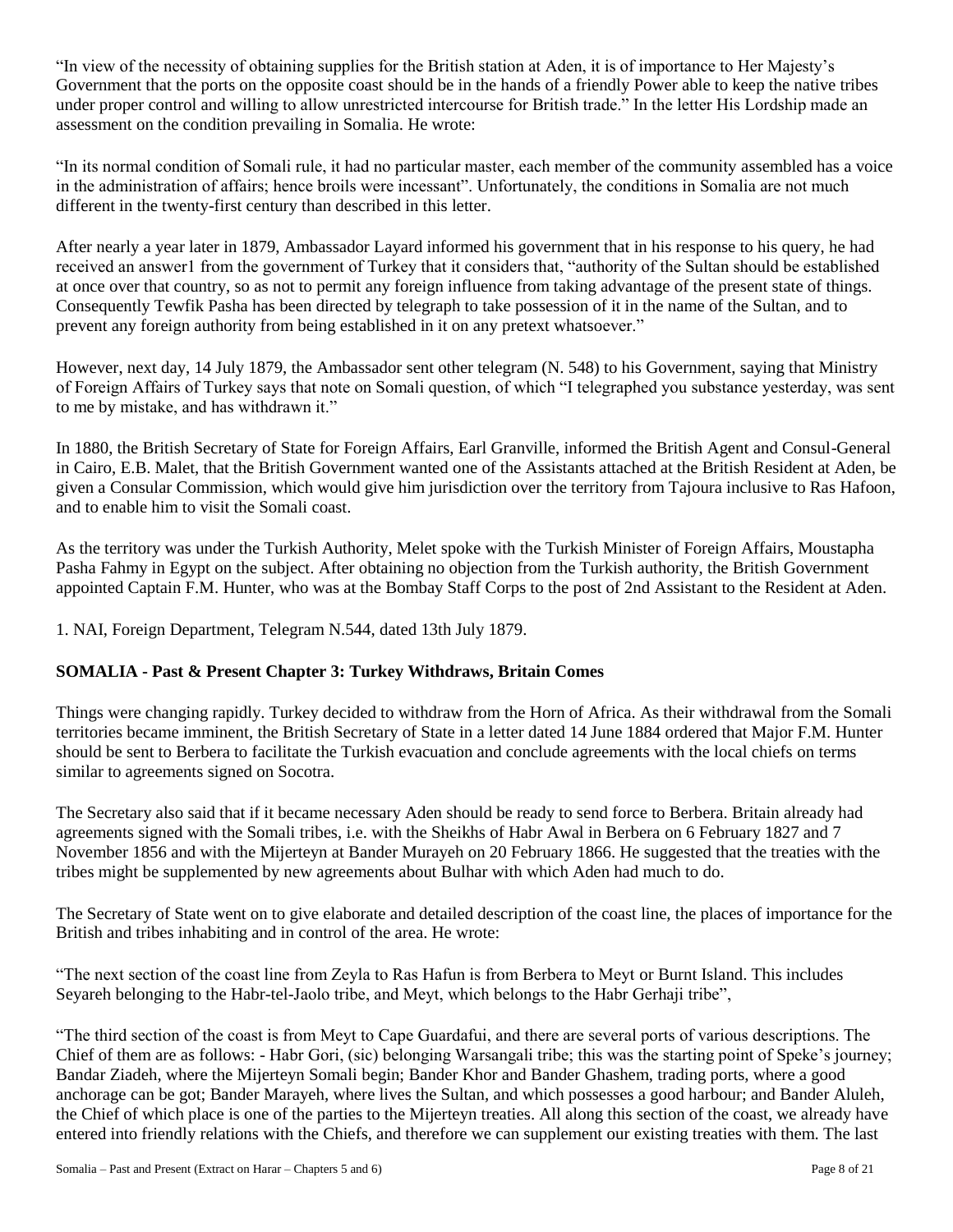section is from Cape Guardafui to Ras Hafun. The land of Ras Hafun is the only important place. This also belongs to the Mijjerteyn Somali. The best ports and most flourishing of the places thus enumerated in the second division of the coast with its four sections are — Bulhar, Berbera, Meyt, Bander Ghassem, Bander Khor, Bander Marayeh,

Hafun, with the tribes owning all of these, except Meyt, we have already entered into some relations, if not treaties. I presume that Major Hunter will be given a general discretion, but we can mention these ports as deserving attention. It is quite possible that the Mijjerteyn will refuse to sign any treaty."

On return from Berbera on 15 July 1884, Major Hunter wrote to Her Majesty's Principal Secretary of State for India in London that he was upset about the news of the British intention on Somaliland that appeared in the Indian newspapers.

Hunter told his Government: "I accordingly proceeded to Berbera before the news could reach the African Coast, and on arrival at that port collected nearly all the responsible elders of the Habr Awal, to the number of 29, and obtained their signatures to the agreement, a copy of which is enclosed", "Hereafter", he continued, "It may be desirable to execute agreements with other tribes, but now that Berbera is safe, and our policy understood, the remainder of the Somal (sic) will only be too ready to make treaties with us". On conclusion of the treaty, Hunter reported that he presented Rs. 1,400 to the various Somali elders and others.

The British Consul saw to it that the treaties with the Somalis would be one-sided and solely in Britain's interest. Either through coercion or ignorance, the elders signed all the treaties as the British had prepared them. They accepted the condition that no foreign nation would have the right to appoint an Agent to reside in the territories of the Habr Awal without Britain's consent. The treaties provided that all livestock exported to Aden were to be free of duties of all kinds and no duty was to be charged on articles for the use of the employees of the British Government.

The British Government communicated to France in February 1885 the establishment of the British Protectorate from Ghubet Kharab to Ras Galweni, and the conclusion of agreements with the several Somali tribes. In July 1887 the same communication was sent to other Powers.

Following Treaties were signed with the Somali tribes:

1. Habr Awal tribe, 6 February 1827, Treaty of Peace and Commerce.

2. Habr Garhajis and the Habr Toljaala tribes entered into an Engagement with the Political Resident at Aden 1855 to prohibit the slave trade.

3. Habr Awal tribe, in 1856, to withdraw the blockade of Berbera.

1. Habr Awal, 14 July 1884. Prohibition to cede, or part with, territory save to the British Government; free permission to British vessels to trade with all Habr Awal ports; protection of British subjects in Habr Awal territory; abolition of slave trade; appointment of British agents at Berbera or elsewhere in Habr Awal territories.

Habr Awal, 15th March 1886. Protection by the British of Habr Awal Tribe and territories; prohibition of correspondence or treaty with foreign powers.

2. Habr Toljaala, 26th December 1884. Prohibition to cede; or part with, territory; free permission to British vessels to trade and protection of wrecks and crew of the same; protection of British subjects; abolition of slave trade; appointment of British agents.

Habr Toljaala, 1st February 1886. Protection by the British; prohibition of correspondence or treaty with foreign powers.

Somalia – Past and Present (Extract on Harar – Chapters 5 and 6) Page 9 of 21 3. Habr Garhajis, 13th January 1885. Prohibition to cede, or part, territory; free permission to British vessels to trade; protection of British subjects; abolition of slave trade; appointment of British agents.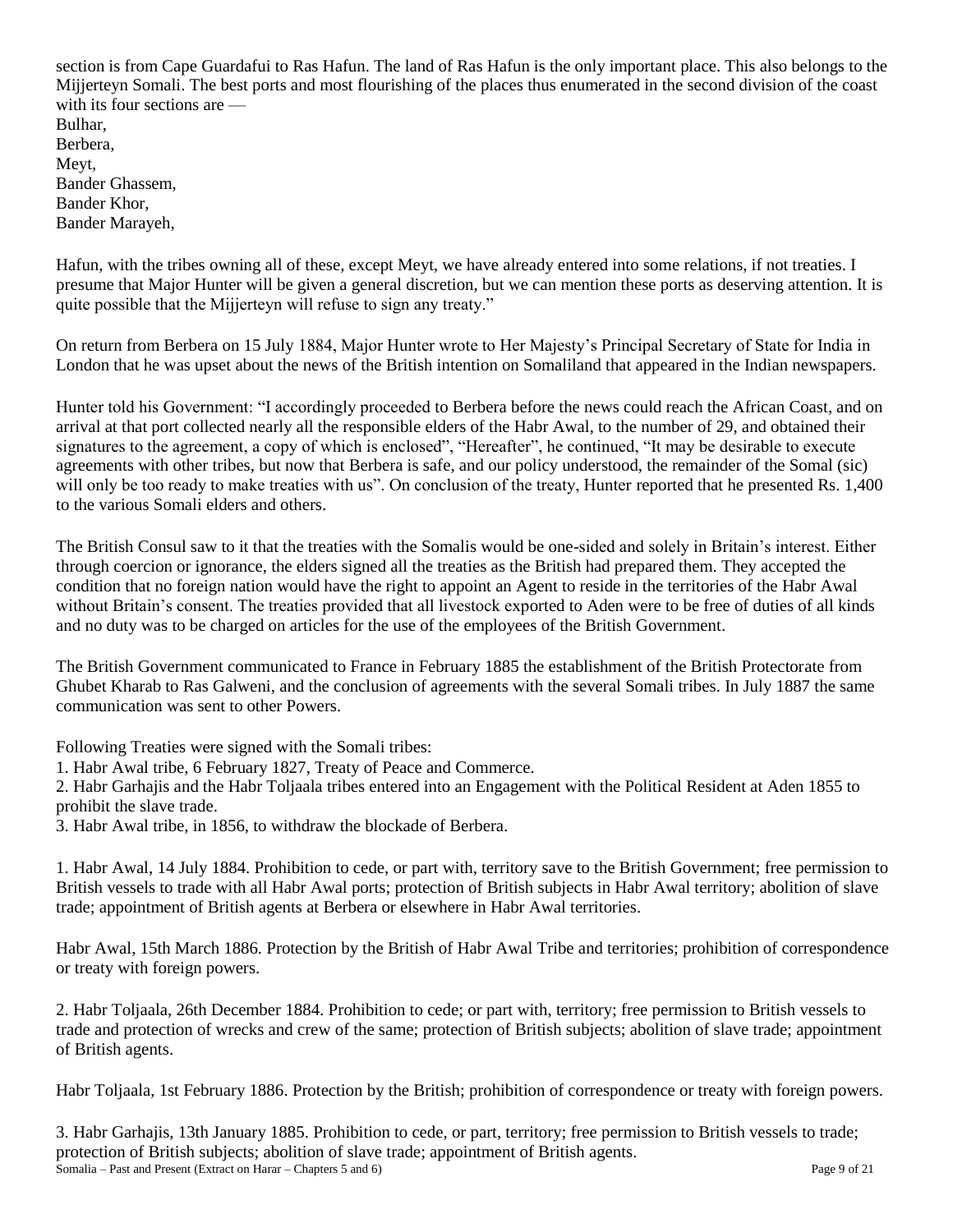Habr Garhajis, 1st February 1886. Protection by the British; prohibition of correspondence or treaty with foreign powers.

4. Warsangeli, 27th January 1886. Protection by the British; prohibition of correspondence or treaty with foreign powers; assistance to wrecks and protection of crews of wrecked vessels; abolition of slave trade; appointment of British agents; assistance to British officers and acceptance of their advice.

5. Gadabursi, 11th December 1884. Prohibition to cede, or part with, territory; free permission to British vessels to trade; protection of British subjects; abolition of slave trade, appointment of British agents.

6. Esa, 31st December 1884. Prohibition to cede, or part, territory; Free permission to British vessels to trade; protection of British subjects; abolition of slave trade; appointment of British agents.

Hunter not only got what he wanted or was asked to obtain from the Somali tribes. But asked his superiors whether it was the intention of Her Majesty's Government to make the Somalis pay for the British Agent and his guards, and other necessary administrative charges. "If so", he said, "The customs can be fixed at a rate that will cover such expense, and yield a fair amount of profit to the Habr Awal."

A secret letter in January 1886 (no date) described the British "Protectorate" on the Somali Coast as follows: ―Originally the term ―Protectorate‖ was applied only to British relations with Bulhar and Berbera and the intervening coast, which were based upon the first of Major Hunter's treaties, namely that made with the Habr Awal. Following the lines of the Habr Awal, four others have been negotiated with the following tribes:

(a) The Easa Somalis, between Ghubbet Kharab and Zaila;

(b) The Gadabursi, to the east of Zaila and between that place and the Habr Awal who then carry on the line to Bulhar;

(c) The Habr Gerhajis, to the east of Berbera;

(d) The Habr Tol-Jaala, to the east of the Habr Gerhajis, as far as Hais."

If that was the case, Hargeisa, which became the capital of the entire territory of the British Somaliland, was free from colonial rule. There was no local council of elders to claim authority over it.

In 1891, when the news that the Abyssinians would probably attack Hargeisa reached the British Headquarters in Berbera, the Assistant Resident, Lieutenant H. Merewether suggested two measures: One, that Shaik Mattar (sic) be granted some Baladiyas (Locally recruited guards) at Hargeisa, and two, that he be given a British flag. The British official further informed that Shaikh Mattar had asked him to apply for thirty men for him. The number appeared to the Assistant Resident excessive, but he believed that as Shaik Mattar was one of the few stipendiaries who had consistently rendered good service to the Agency, he certainly deserved all the help the British could give him. The official presumed that if Shaikh Madar would be given the rifles he would find the men. He argued that as regards the flag it would show the Abyssinians clearly that Shaikh Madar was "our servant", and that he believed, was sufficient to give him protection. He thought that the Abyssinians were unlikely to take initiative against Britain, at least for sometime to come.

The British flag was hoisted at Hargeisa by David Morrison, Deputy Assistant Political Agent at Bulhar, on 17 February 1891, at 4:30 p.m. near the mosque and Shaik Madar's house. As Shaikh Madar was not in town, they placed the flag in the custody of his son, named Omar Madar, till the return of his father.

Although Shaik Mattar, (known to the Somalis as Shaikh Madar) was appointed as the custodian of the flag in Hargeisa, the British neither gave him protection nor military support in case of a possible attack by the Abyssinians. On the issue of granting him some security men for defending the interest and the prestige of the British Empire, Major C.W.H. Sealy, Political Agent and Consul, Somali Coast, told the Resident at Berbera:

―There is no objection to your granting Shaik Mattar 15 baladiyas ‗as a temporary measure and at his expense', but in the event of an overpowering force of Abyssinians marching on Hargeisa it would be better for Shaik Mattar to 'retire to Berbera', as already suggested in the 7th paragraph of your No.135 of 9th instant." (Emphasis added)

This was how the colonial powers treated even those who were serving their interest. That was not the end of the story. Merewether sent by a special messenger, via Bulhar, a letter to Shaikh Madar, stating: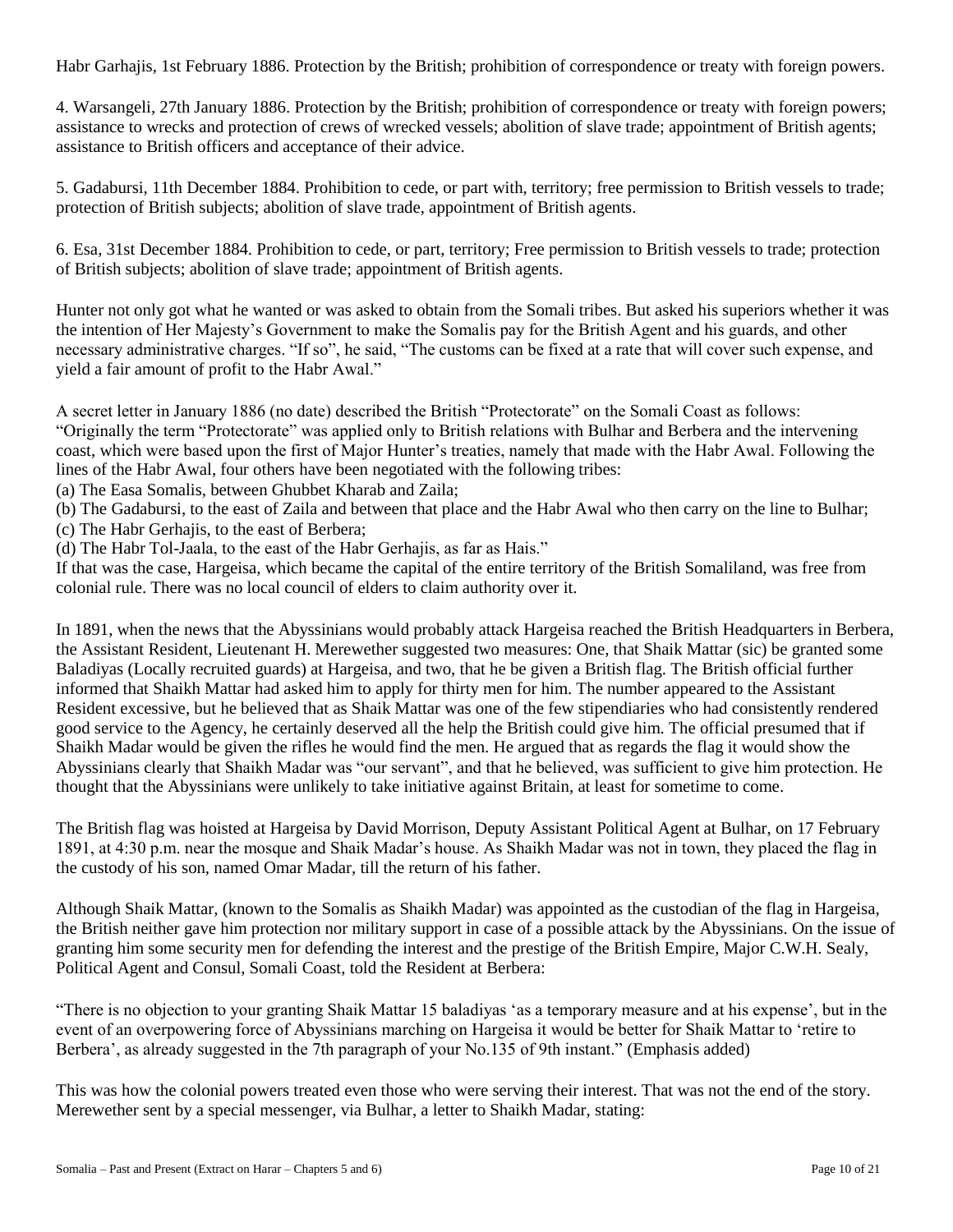―These are the Sirkars' orders regarding your kariya (Village):

―The flag which Mr. Morrison hoisted you will pull down and keep. Should any spies or single individual visit you to collect information for our enemies show it to them. Should any large force come near you re-hoist it. Should any larger force come against you retire with all speed to Berbera."

―Do not fear, the Sirkar knows everything and is doing what is best for everybody. Regarding the Biladias let me know if you are prepared to pay and feed so many yourself. May you be preserved."

By telling Shaikh Madar, "Should any large force come against, you retire with all speed to Berbera", meant that the British colonial administration was not ready to defend Hargeisa in case of an Abyssinian attack.

On 29 July 1891, the Secretary to the Government of Bombay (British Colonial Office in India), Political Department, W. Le-Warner, reported that Merewether, Assistant Resident at Berbera, had privately recovered the British flag that was in the possession of Shaikh Madar. Le-Warner admitted, "It became necessary to act secretly in this matter, because if it became publicly known that the flag had been withdrawn, the effect upon the Somalis would have been bad."

The British Administration stayed in the Northern Region of Somalia and in 1943, following the defeat of Italy in the Second World War, added the Southern part of Somali territory which had been under Italy's occupation since 1889. The United Kingdom handed over the former Italian Somaliland to the United Nations in 1950 when the country was placed under the UN Trusteeship for ten years, while retaining British Somaliland.

### SOMALIA - Past & Present Chapter 4: French Somaliland

The scramble for the Somali territories continued with accelerated speed. After Britain, France entered into the colonial race with the signing of a treaty for "peace and friendship" with the Chiefs of the Danakil tribes on the coast of Adel on 11 March 1862. The treaty gave it a large piece of territory exclusively. According to Article 3 of the treaty France agreed to give 10.000 Talaris, that was then equal to 55,000 Francs."

The treaty guaranteed several rights for construction and grazing to the Frenchmen settled in Obokh. The most important clause of the treaty was that the Chiefs "engage themselves singly or collectively to decline any overtures which may not have met with the approval of the Government of His Majesty, Emperor of France". This was the same provision that the British had inserted in their treaties with the Chiefs.

Twenty-two years after France signed the treaty, the French Commandant of Obokh signed two treaties in 1884; the first with the Sultan of Gobad in April and the second with the Sultan of Tajourra in October. The treaty with the Sultan of Gobad conferred on the French several rights for carrying on commercial activities and the rights of construction in his territory. It again provided for an undertaking by the Sultan that he would "conclude no convention and sign no treaty without the assent of the chief of the colony of Obokh". The treaty signed with the Sultan of Tajourra was even more astounding. The Article 2 of the treaty stated that Sultan Hamad "gives his country to France in order that the latter may protect him against every foreign power". Article 5 promised, "Not to sign any treaty with any foreign nation without the assent of the Commandant of Obokh".

Another treaty between M. Legarde, the French Commandant of the colony of Obokh, acting on behalf of the Government of France and Chiefs of the Easa Somali tribe was signed on 26 March 1885. According to which the Chiefs gave their territory to France and undertook to "assist France on all occasions and not to sign any treaty or conclude any Convention without the consent of the Commandant of the Colony of Obokh."

Article I of the Treaty said that, "There shall be eternal friendship between France and the Issa Chiefs and Article II said: "The Chiefs give their country to France in order that it (the latter) may protect it against all foreigners." In the year 1885, a bill was presented to the French Chamber of Deputies to open a credit of Fr.624,720.00 for the Minister of Marine and Colonies, "on account of the organization of the Colony of Obokh, and of the French Protectorate over Tajourra and the neighbouring territories up to Gubbet-Kharab".

The British pragmatically accepted the French rights over the Somali territory. On 15 April 1887, the British Secretary of State sent a letter to the Viceroy in India saying "We agree to recognize French protectorate west of line drawn from Jibuti to Harrar. French agree to recognize our protectorate from Jibute to 49th parallel, to withdraw claims to Gadabursi and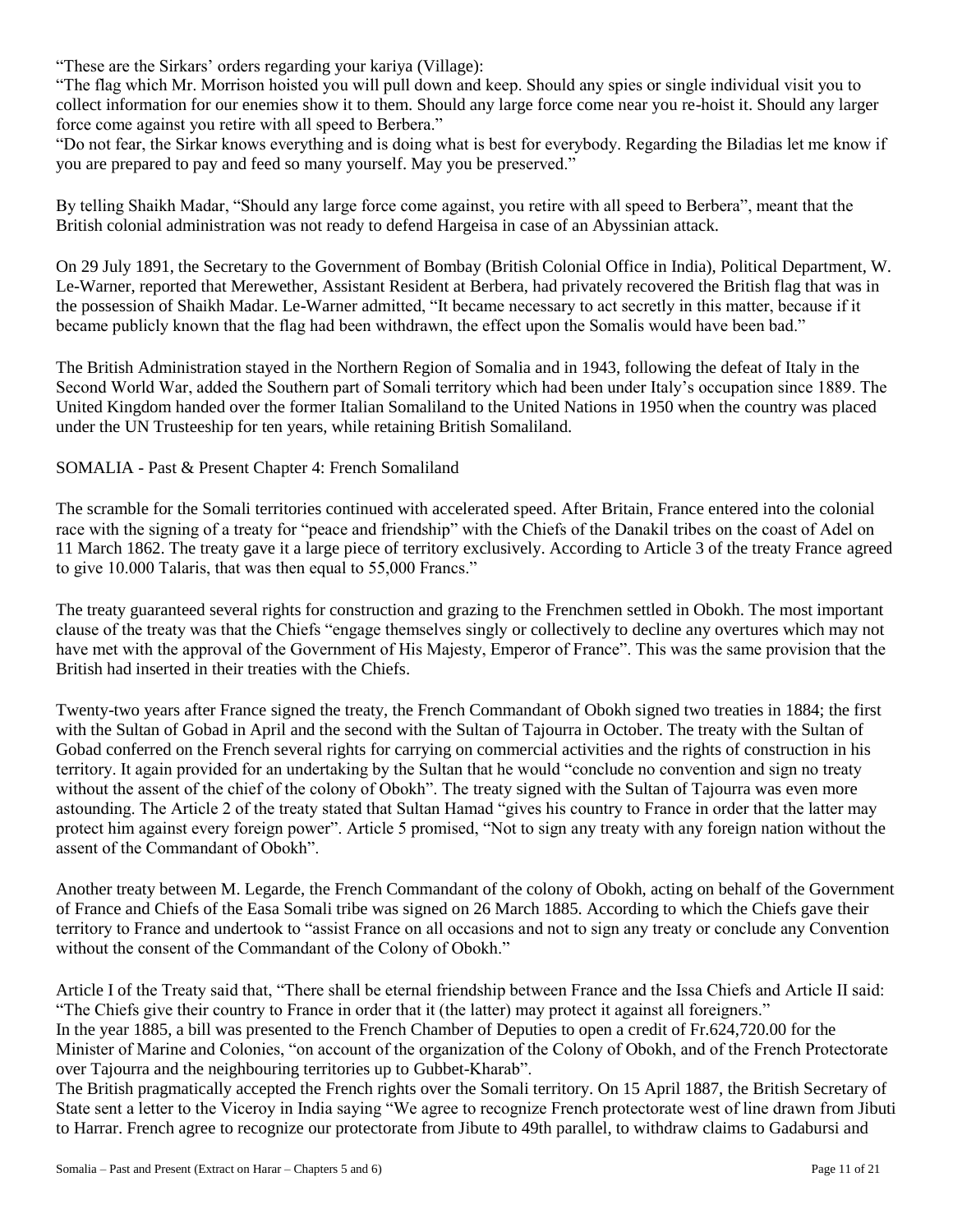Jibril Abukars, and will take necessary measures for suppressing slave trade and importation of arms.‖ However, the British authorities were uncomfortable with idea of French competing with them.

The British officials in Zeyla were asking themselves, "What measures have the French taken at Jibuti in order to compete with Zeyla?" Captain C.E. Gissing, R.N. Commander and Senior Officer, Aden, in a letter dated 6 September 1888, replied to Colonel E.V. Stace, British Agent and Consul for the Somali Coast, Aden that the French are doing everything to promote their interest. They were giving presents and the Roman Catholic missionaries were also promoting French interest.

―Shortly after the opening of Jibuti, M. Legarde went to Europe and left Burhan, son of Abubeker, the late Pasha of Zeyla, in charge. Burhan wrote letters to merchants at Zeyla, Aden, and Harrar, advising them of the opening of Jibuti as a free port. The French Governor of Obokh and his agents have endeavoured to obtain Makunan's (Governor of Harrar) aid in compelling caravans to go to Jibuti instead of Zeyla. Makunan has been promised the free importation of arms through Jibuti in return for his assistance in this matter.

In one of the French documents Djibouti was described as follows:

―General state of affairs at Jibuti—The harbour is an excellent one, easy of access and well protected; buoys show the position of the shoals; boats can land at any time of tide on the beach; water is plentiful about 1 ½ miles from the town, and is very good and sweet; there is good feed for camels, &c., near the water; sheep and cattle are abundant and cheap.

―Buildings—Two stone houses are being built; stone for building (coral) is obtainable in any quantity, also lime; quarters are being built for the troops and police; there are forty Soudanese soldiers and twenty police armed with rifles; the native houses are well built and the town clean; there is a stone building at the landing place for office and house for the Resident; one Greek keeps a store, and several Arabs have shops; there are four small guns in position—7-pounders; the place is stated to be very healthy and free of fever.

―Free Port—There has been no Proclamation, but Burhan wrote to merchants at Aden, Zeyla, and Harrar, asking them to trade through Jibuti, there being no duty there.

―Transfer of Jibuti—It is rumoured at Jibuti that the French are going to transfer that port to Abyssinia; the people there talk about it as an arranged affairs.

"Agent of Menelek of Shoa—There is an agent of King Menelek at Jibuti; his name is Osman; he is a relation of King Menelek; he returns with the caravan which conveys the arms. He has also a quantity of goods at Jibuti, which he is taking up-country. Whether he is there only for the arms or also for the cession of the port, I do not know.

―Tajourra—Tajourra Chief has a Russian as well as a French flag, but the Russian flag he keep in his house. The Russian party had thirty Abyssinians armed with rifles, which they had hired at Tajourra, of whom there are twelve remaining with them. These Russians have arms, but they do not sell them at Tajourra; there are six Russians now there, they state they are waiting for orders; the natives say their provisions are finished. I cannot exactly see why the Russians are there, and, curiously enough, they have given a Russian flag to the Chief. It seems curious their remaining so many months. The natives say they have given money to the Chief, but whether they go to Abyssinia or remain at Tajourra seems doubtful. It nearly seems as though the French had some idea of ceding Tajourra to Russia. I cannot hear of any Russians being in any other place but this. The French Company have sold 300 stand of arms in Tajourra to the natives, some muzzle some breech-loading. Natives say the arms are brought from Obokh by dhow, and they can buy as many as they like from the sailing-ship at Obokh.

The Railway between Djibouti and Ethiopia -- The following letter was written from the British Foreign Office the Law Officers of the Crown, dated, Foreign Office, September 10, 1902. Regarding the Agreement of the 9th March 1897, by which Emperor Menelek of Abyssinia gave permission to M. Ilg, a Swiss engineer, and His Majesty's Principal Adviser, to form a Company for the construction of a railway from the port of Jibuti, in the French Somaliland, to Harrar, in Abyssinia, and thence to Antoto and the White Nile.

Somalia – Past and Present (Extract on Harar – Chapters 5 and 6) Page 12 of 21 On the 6th February last the "Compagnie Imperiale des Chemins de Fer Ethiopiens," the Company formed in accordance with the permission given by the Emperor, concluded a Convention with the Government of French Somaliland, by which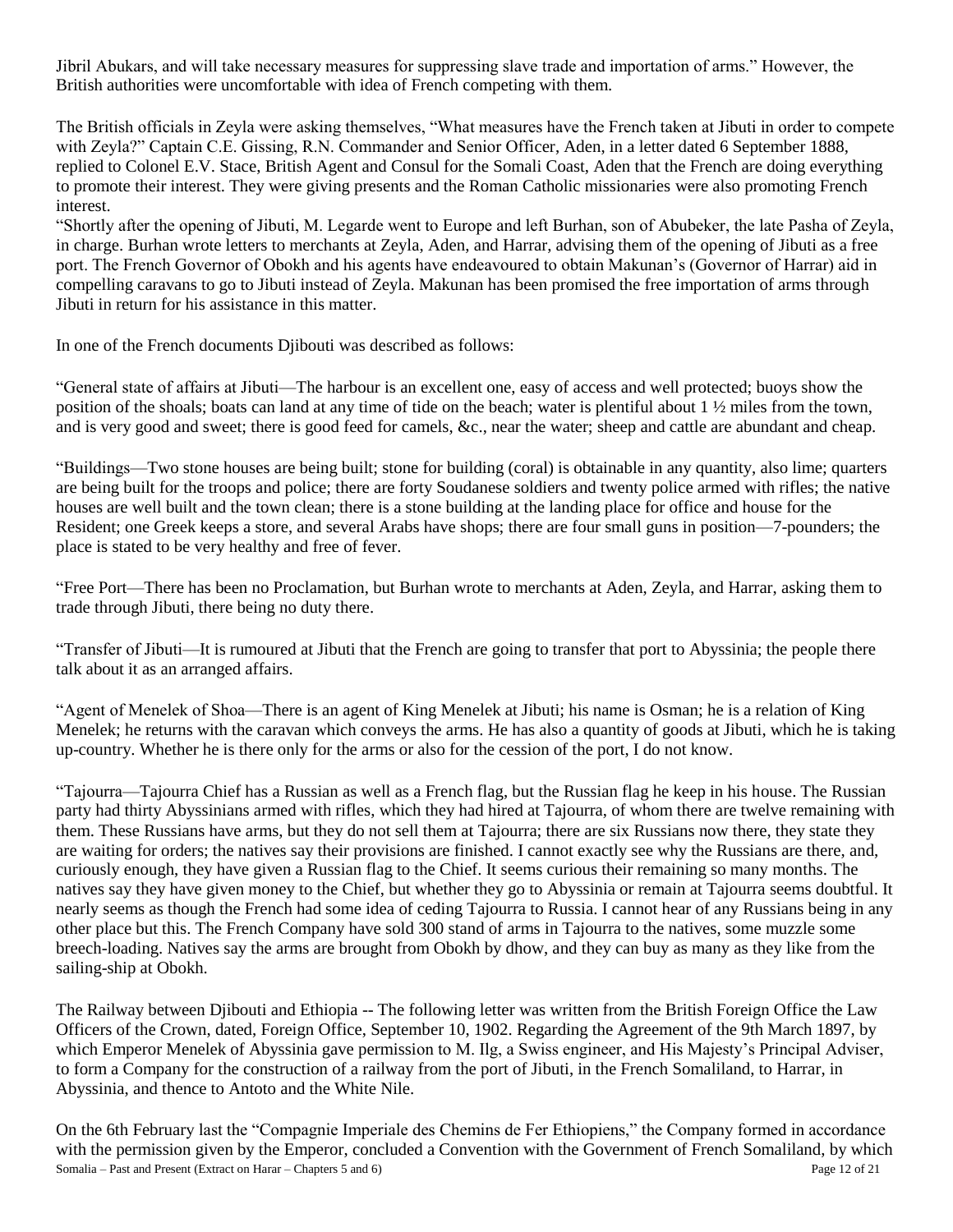the latter granted to the Company on certain conditions an annual subvention of 500.000 fr. (20.000/.) for fifty years. The Convention contained inter alia the following stipulations:

―Article V provides that in future all members of the Council of Administration shall be Frenchmen, except in special cases sanctioned by the Ministers of the Colonies and of Foreign Affairs.

―By Article VI the Company is forbidden to modify the course of the railway or to authorise the construction of any branch lines without the consent of the aforesaid Ministers.

―Article XIX provides that, at the end of ninety-nine years from the opening of the line to Addis Harar, the French Somali Coast Protectorate shall succeed to all the rights of the Company over the section of the railway between Jibuti and Addis Harar.

―By Article XV the Protectorate has the right of acquiring by purchase the portion of the line between Jibuti and the course of the Hawash at any time after the 1st January 1920."

These two latter provisions are, however, by Article XVIII, made subject to an Agreement between the French and Abyssinian Governments in regards to those portions of the line, which are outside French territory.

There were times when the powers discussed among themselves about exchanging Djibouti for other territories or passing it over to others. On 21st September 1891, The British Ambassador sent the following letter (Confidential) to the Marquis of Salisbury, K.G., Secretary of State for Foreign Affairs, London: "In compliance with his promise, recorded in my telegram N.44 of yesterday, the Marquis di Rudini has forwarded to me confidentially a copy of the telegram received by the Italian Government on Saturday from their Consul at Aden.

The text of the telegram, in translation, runs as follows:

―A large caravan with important Abyssinian personages has arrived at Ras Jibuti. There is continued talk of the cession of the port of Jibuti to Menelek. Lagarde is expected at Obokh on the 24th instant, it is said, with instruction to treat, respecting the cession of Jibuti, with the Abyssinian Chieftains.

―The Marquis di Rudini mentioned that the Italian Agent at Aden was a very reliable officer, and unlike to be led away by a mere rumour."

In January 1914, Thesiger had first reported that he could see no prospect of any amelioration in the situation unless the British persuaded France to exchange French Somaliland for territory elsewhere. When he brought forward this proposal, Thesiger had suggested Gambia for exchange, "but the scheme for certain reasons did not commend itself to His Majesty's Government."

In 1917, the British Foreign Office sent a telegram to their Mission in Cairo (letter N.264 dated March 1917) quoting "the Foreign Office members of the committee" as saying: "As regards Somaliland, they suggested that in the event of our being able to obtain by exchange French Somaliland, we might give British Somaliland to Italy.

―I should be grateful for your views as to this proposal and as to whether we could in any case surrender British Somaliland, supposing we did not acquire French Somaliland."

The letter also said, "The Foreign Office representatives point out that Italian aspirations are probably directed to British East Africa and they recommend that if such proposals are received, they should be considered."

According to Somali Government official publication, "The Portion of Somali Territory Under Ethiopian Colonization", dated 1974, "In a BBC broadcast on 28th August 1966, Emperor Haile Selassie is reported to have said "If Somalis gave up claiming French Somaliland, Ethiopia will thank God; I would like France to stay in the French Somali Coast for ever." However, that sinister wish of the Emperor did not materialise. In 1967, France decided to hold a referendum in French Somaliland. As the outcome of the referendum went against what France desired and following the uprising of the people of Djibouti against the French occupation, the French Government decided to change the name of the territory from "French Somali Coast" (Cote Francaise des Somalis) to "The French Territory of Afars and Issas (Le Territoire Francaise des Afars and des Issas) by Law N. 67-521 dated 3 July 1967.

Somalia – Past and Present (Extract on Harar – Chapters 5 and 6) Page 13 of 21 The purpose for this change was clear; it was to eliminate the word "Somali" from the territory's name and to create enmity among the people of the territory so that it could apply the policy of "divide and rule".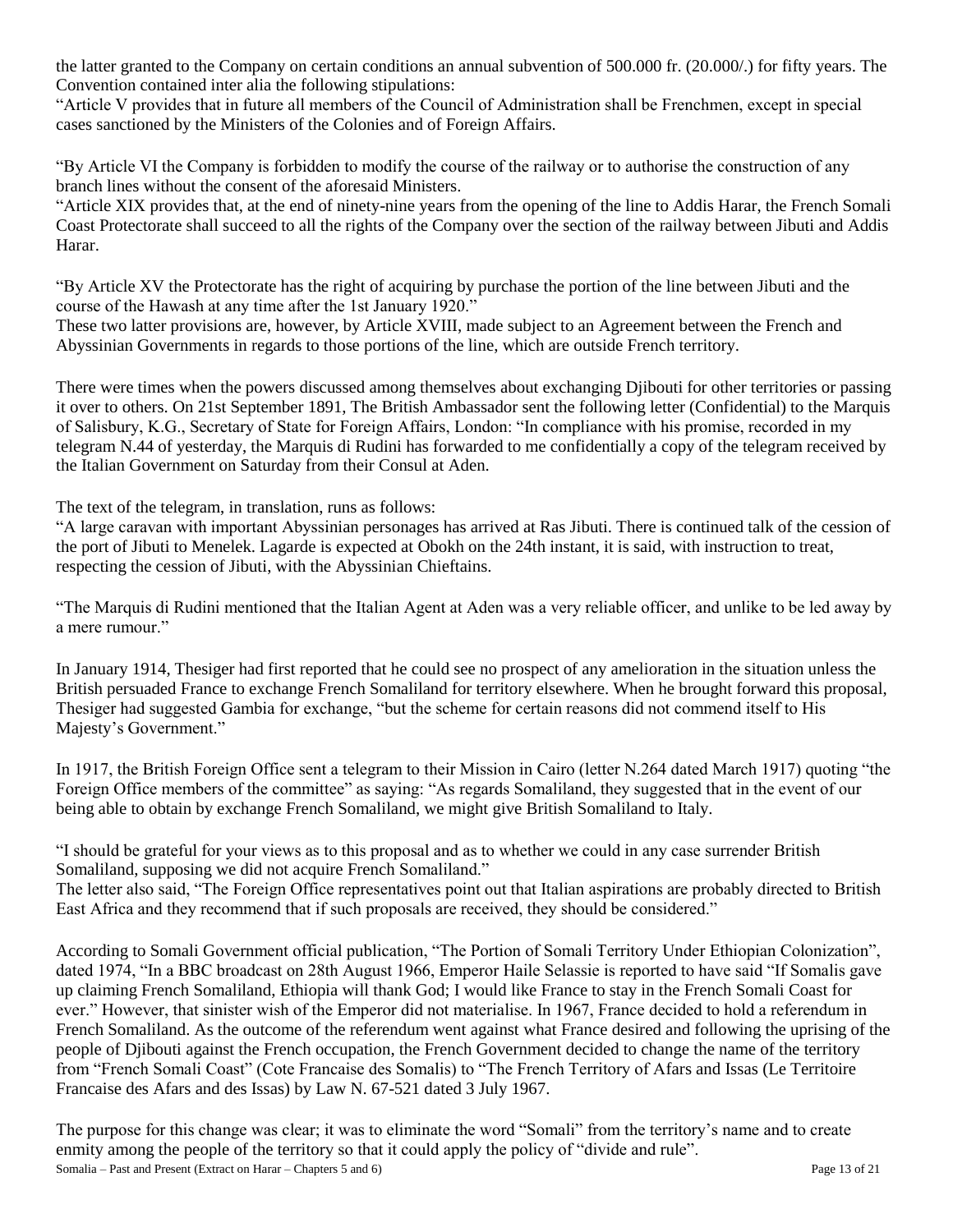In 1975, the French Government began to increasingly accommodate insistent demands for independence of the people of the French Coast of the Somalis. The people voted for independence in a May 1977 referendum, and on 27 June 1977 the country gained its independence and the Republic of Djibouti was born.

Haji Hassan Gulaid Aptidon became the first democratically elected President of the country. Unlike in some part of Africa, where Presidents stick on to power until they die or deposed by military coup, President Hassan Gouled Aptidon announced that he would not seek re-election in 1999. Ismail Omar Guelleh, was directly elected President of the Republic of Djibouti on 9 April 1999. Born on 27 November 1947, Ismail Omar Guelleh was reelected as the President of the Republic of Djibouti in the presidential election held on 8 April 2005.

The President of Djibouti is elected for a term of six years. He appoints a Prime Minister, who heads the Council of Ministers. The legislative body is formed by the Chambre des Deputes, which consists of 65 members which are elected every five years.

The Republic of Djibouti is situated in the Horn of Africa. It is a member of the African Union and the League of Arab States, as well as of the regional organization Intergovernmental Authority on Development (IGAD), which also includes Somalia, Kenya, Eritrea, Ethiopia, the Sudan and Uganda.

SOMALIA Past & Present Chapter 5: Abyssinian Invasion and Occupation of Harrar

The Acting Consul for the Somali Coast, Captain Sealy reported on 10 July 1883 to the British Consul General in Cairo, Sir E.B. Melet, that Menelek of Shoa "is about to march on Harrar with 60,000 men." This information was given to him by Abubakr Pasha of Zaila. One of his sons was in Shoa. Sealy said that he was not sure whether there was any truth in the news and asked for information on the subject and the cause of the threatened attack. Later, in August, Melet informed the Government that there was no foundation for the earlier report that King Menelek of Shoa was about to march on Harrar.

But the rumours regarding Menelek's march did not die. Four years later, on 22 January 1887, Major Hunter, who was the official who had made the Somalis sign the Protectorate Treaties a year earlier, reported that Menelek of Shoa "was within three days' march of Harrar, and that the Emir had gone out with all his force to fight the Abyssinians, who were to be accompanied by several Italians."

Jebril Marijou, interpreter of Menelek, who had been in Zeyla for some days past, informed M. Estemios Moussaya that at the instigation of the French, the King was about to attack Harrar. In fact, the rumour was a screen behind which the real action was going on. An army of 15,000 men of which 5,000 were cavalry and reminder infantry and artillery were on the move to invade Harrar.

After invading and occupying Harrar, on 8 January (20 January 1887) Menelek wrote the following letter to the British Consul at Aden:

―From Menelek, King of Shoa and of all the Galla, good and bad, ―To the English Consul at Aden,

"How are you"

―By the Grace of God, I am well. Amir Abdillahi would suffer no Christian in his country.

―He was another ―Gragne‖ but by the help of God I fought him, destroyed him and he escaped alone on horseback.

"I hoisted my flag in his capital and my troops, &c., occupied his city, Gragne died: Abdillahi was in our days his successor.

"This is not a Mussalman country as every one knows".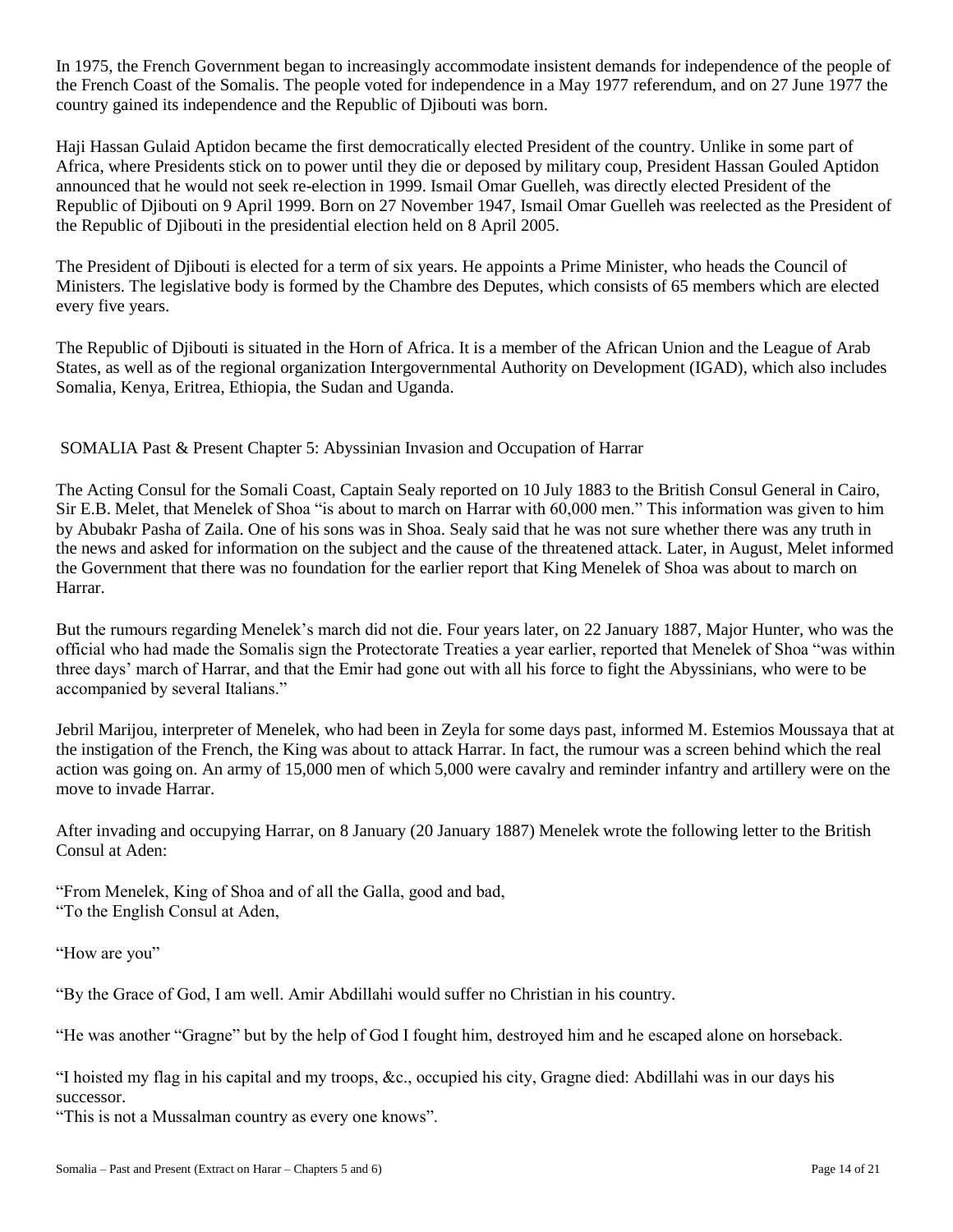The British Consul Major Hunter wrote back 10 February, 1887:

―After compliments— We have received Your Majesty's friendly letter informing us that you captured and occupied Harrar and hoisted your flag there.

―There can be no need to recall the terms of the treaty concluded with Her Majesty the Queen in 1841 by Your Majesty's predecessor King Sahela Selassie, Negus of Shoa, Efat and Galla.

―Your Majesty may rest assured of the continued friendship of the British Government, and we hope that under Your Majesty's protection may revive and the trade route be safe.

―On all the Somali Coast from Ghubbet Kharab, and especially at Zaila, Bulhar and Berbera, where our troops are now stationed, we shall always be glad to further Your Majesty's interests".

1. Rennell Rodd was appointed on 24 February 1897 as the British Special Envoy of Queen Victoria to King Menelek. In a letter to Marquess of Salisbury, British Secretary of State for Foreign Affairs, Rodd wrote about the Abyssinians: ―The Abyssinians themselves are a military race in a perpetual state of mobilization. They inhabit circular huts of mud and wattle roofed with thatch, even the great Chiefs contenting themselves with such a modest domicile, while their followers pitch their tents round about compound of their masters, and the suggestion of permanency is certainly absent from their habitations."

Speaking about the Abyssinian soldiers, Rodd, wrote, "The soldier lives for the most part sparingly, and is satisfied with the rude (crude) sour bread manufactured in the country, which, seasoned with pepper and, more rarely, with meat, forms his only food. The desire of a better mode of existence appears to be entirely absent. At the same time, in order to secure the little that is necessary, as he doest work himself, it must be wrung from the subject races."

He added: "Preserving their supremacy and extending their borders of recent years over the savage races by which they are surrounded, then have become a dominant military caste, for whom occupation in warlike enterprises must be found continually to compensate them for the extremely scanty pay and indifferent nourishment which they receive". He further described the Abyssinians as: "War waged, as a rule, upon weaker races who are without adequate arms to resist his incursion successfully, raiding, in other words, is his real occupation, and the prospect of plunder his incentive".

2. Wilfred Thesiger, in his book "The Life of My Choice", wrote:

―The Amharas and Tigreyans, as opposed to the Galla and the other tribes they had incorporated into their empire, resembled no other race in appearance or character. They regarded themselves, however fallaciously, as light-skinned; in their paintings they were invariably shown full face and almost white, whereas their enemies were always depicted in profile and black, unless they were Europeans. Before he was incapacitated, Menelik had won recognition for his conquests and acceptance of his new frontiers. He had incorporated into his empire, the Ogaden, the town of Harrar, the lands of the Galla tribes, the Gurage country, the ancient kingdom of Kaffa, and the Anuak and other tribes on the borders of the Sudan." (London 1988, pp.43-44)

Major Polson Newman in his book "Ethiopian Realities", narrates that when Emperor Theodore earlier in his life was at a monastery "he first heard of the prophecy that there would one day appear in Ethiopia a king called Theodore, who would rule justly and righteously, would wipe out Islam from the world, and would take Jerusalem and reign over a world that would be entirely Christian."

Somalia – Past and Present (Extract on Harar – Chapters 5 and 6) Page 15 of 21 Major Newman chronologically lists the Amhara territories and the territories conquered by Menelek as follows: AMHARA TERRITORIES: Amhara, Tigre, Gojjam, and Shoa. TERRITORIES CONQUERED BY MENELIK As King of Shoa: 1886. Guma. Gomma. Ghera. Limmu. Gimma (as protectorate). 1887. Harar. Gurage. Galla Tulama (conquest begun). 1889, Cambatta. As Emperor of Ethiopia: 1890. Leca Galla. Jianjero. 1893. Wolamo. Sidamo. Galla Tulama (conquest completed). 1894. Ogaden (conquest begun). Imi.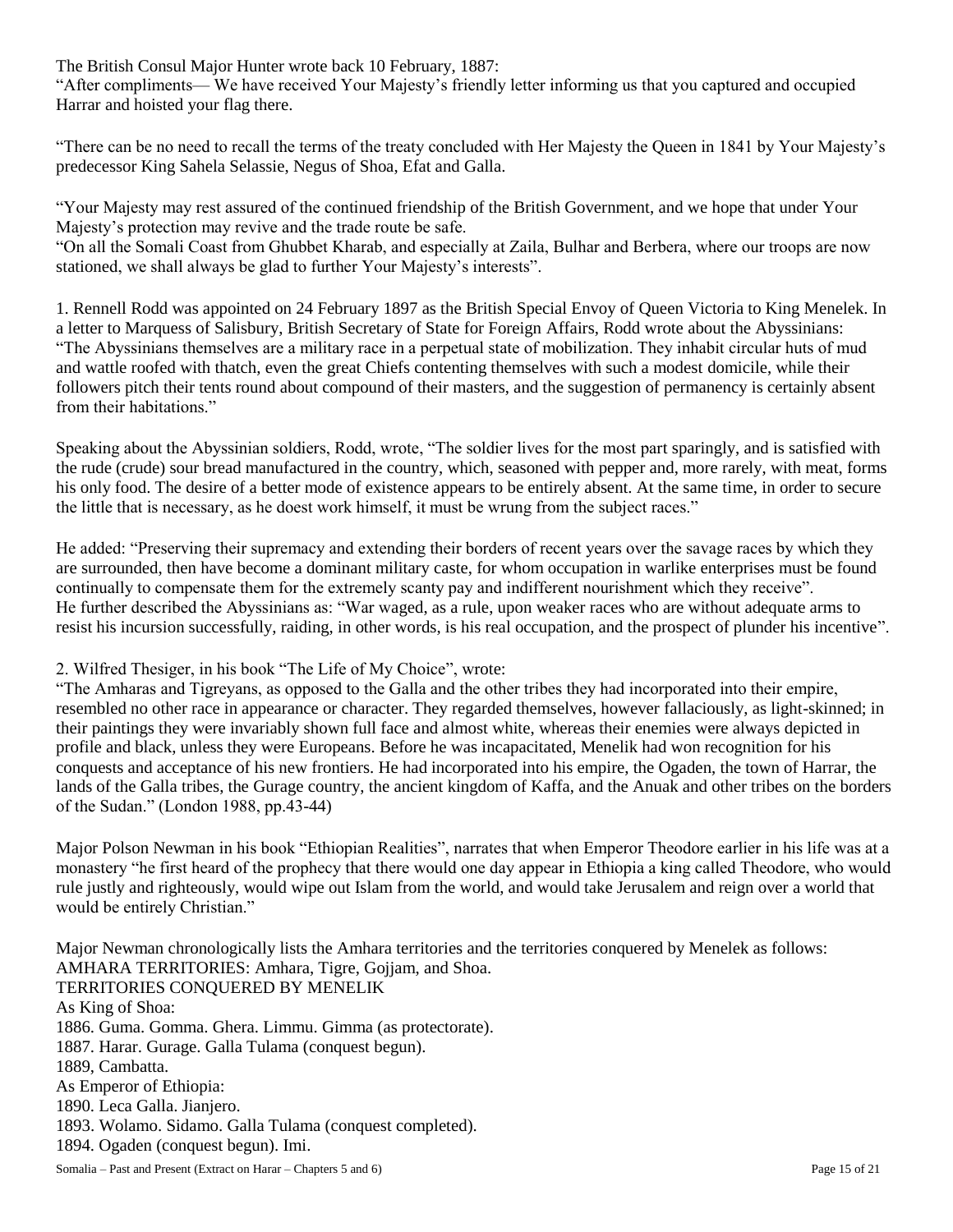1895. Arussi. 1897. Ogaden (conquest completed). Kaffa. Jambo. Gimira Conso. Burghi. 1899. Gubba. Gunza. Beni Shangul. Boran. 1900, Nilotic Tribes. 1909, Aussa, Beru, Teru. Gimma was annexed by the Emperor Haile Selassie in 1935.3

1. NAI, Foreign Department, Somali Coast-Shoa and Harrar affairs, 1883, New Delhi, India.

2. NAI, Foreign Department, Red Sea and Somali Coast, Confidential, May 14, 1897, New Delhi.

3. Major Polson Newman, Ethiopian Realities, George and Unwin, London, 1936.

### **SOMALIA - Past & Present Chapter 6: Abyssinian Somaliland**

King Menelik sent the following a circular on 10 April 1891 to European Heads of State in which he outlined the boundaries he claimed for his empire: "While tracing today the actual boundaries of my Empire, I shall endeavour, if God gives me life and strength, to re-establish the ancient frontier (tributaries) of Ethiopia up to Khartoum, and as far as Lake Nyanza with all the Gallas."

To seek a favourable response for his claim, he underlined his Christian credentials. He wrote, "Ethiopia has been for fourteen centuries a Christian island in a sea of Pagans. If Powers at distance come forward to partition Africa between them. I do not intend to be an indifferent spectator."

―As the almighty has protected Ethiopia up to this day, I have confidence He will continue to protect her and increase her borders in the future. I am certain He will not suffer her to be divided among other Powers.

―Formerly the boundary of Ethiopia was the sea. Having lacked strength sufficient and having received no help from Christian Powers, our frontier on the sea coast fell into the power of the Mussulman", Menelik said.

―At present we do not intend to regain our sea frontier by force, but we trust that the Christian Powers, guided by our Saviour, will restore to us our sea-coast line at any rate, certain points on the coast."

1 Menelek presented himself as the defender of the Faith in Africa against the possible designs of the Muslims. It would appear that his plea struck sympathetic cord in the hearts of some Europeans. His plan received support from European Governments. Rennell Rodd openly justified and encouraged King's claim that his country too should have its share of the African territories to be divided among the colonial powers.

In a report to the Government, Rodd said: "It will be enough here to state that it has become sufficiently effective to make it an extremely difficult task to negotiate with a King, who, fully confident that his pretensions had been made publicly known and had remained undisputed; confident, moreover, that, as a Christian African Power, his claims to a sphere of influence were better founded than those of Powers whose seat of Government is in another continent." On 8 December 1885 King John of Abyssinia told Queen Victoria among other things: "The Kings of England before Queen Victoria, and the rest of the Christian Kings of the world, were friendly with the Abyssinians, and waged war against the Moslems to convert to Christianity; but they never interfered with the Abyssinians because they were Christians. I have said this openly and frankly to you because we are Christians, and have confidence in each other." Time has changed, people have changed, but the guiding principle of Abyssinia remains the same.

Britain had signed protection treaties with the Somalis in the last quarter of the 19th century, but even then it had no intention of defending the Somali people or risk the lives of their citizens for the Somali territories. The British officials were concerned some of them pondered what they would do if the Abyssinians decided to give effect to their claim. W. Lee Warner, an official in the Political and Secret Department of India Office, contended in a report dated 25 November 1896, that the British established Civil Criminal Courts on the Coast, rebuilt Berbera in 1888, fortified the ports, erected jails and "in many effective ways established ourselves. "Our garrison consists of barely 200 men scattered about." Le Warner argued, "We have no force at Aden or on the coast which can resist Abyssinian incursions. If we remain, the settlement of our limits with Abyssinia seems an urgent and immediate necessity. If we retire, we had better do so in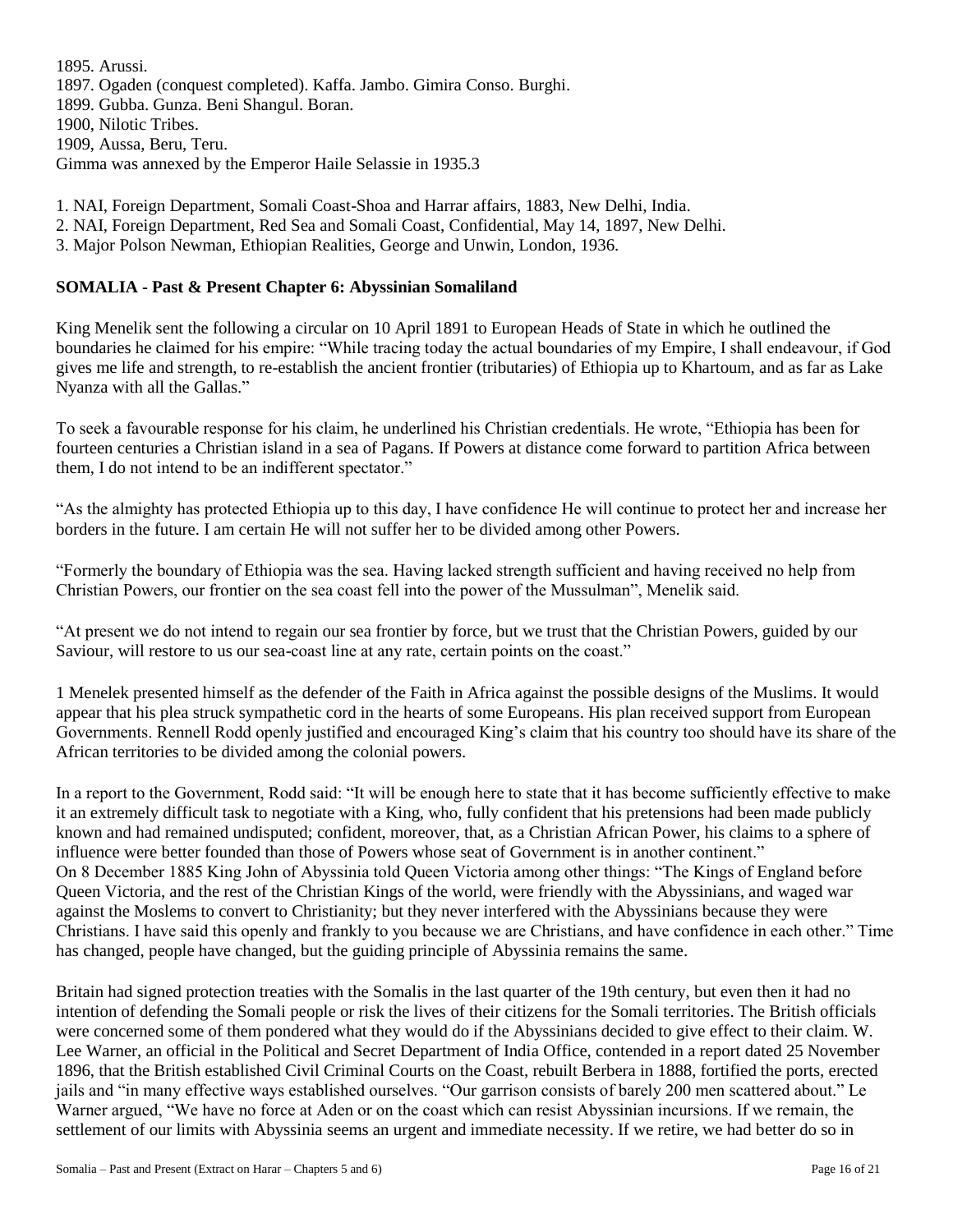accordance with settled plan and without unnecessary appearance of compulsion. The failure of Italy to hold her African protectorate without collusion with Abyssinia has its lessons".

Lee-Warner's suggestion was a clear betrayal of the trust that the Somalis bestowed on Britain and a flagrant violation of the treaties signed by them which created the British Protectorate. In all the protectorate treaties signed by the Somali Elders of the tribes, there was a clause which prohibited the Somalis to enter into correspondence or treaty with any other foreign power or to cede, or part with, territory. Britain was not bound by that clause, and considered itself free to cede, or sell Somali territories to whomsoever they wished. There were no clauses that prohibited the British "to cede" Somali territories to others, and the Somalis being so ignorant of what would happen in the future, just signed or put their thumb mark on the treaties by which the destiny of their own homeland was to be decided.

Le-Warner said: "If we only want food supplies from the coast, we can still get them without asserting by force our right to the whole of the Protectorate as delimitated with Italy. Three solutions are possible. Events will show which is the best of them:

1. We can abandon not merely Biyo Kaboba actually held by Abyssinian, but also a considerable part of hinterland, retaining the ports.

2. If that will not secure peaceful occupation, we can give Abyssinina one of our ports.

3. If events prove that we cannot remain on the coast without a strong military establishment there, we might retire altogether, making a treaty with Abyssinia that live-stock shall be exported free, that imports and exports from Zaila and Berbera shall not be charged more than the present, and the ports shall not be given to any European power without our leave.

He also said: "The next step, I think, is to follow the precedent of 1877, and address the Foreign Office an enquiry whether:

1. We must deal in this matter with Makunan or with Menelek;

2. We can assign Zaila to Abyssinia, if such surrender seems desirable (a) without further reference to Turkey, (b) without reference to France our neighbour at Jabuti.

To show how much the British cared less about the Somalis and how they wished to appease Abyssinia at the expense of Somalia, the British colonial officer told his government: "As to whether it is fair on the tribes, with whom we have protectorate treaties, to abandon them, that is a question which we must consider ourselves".

2 Earlier Captain Hunter too argued in a memorandum he sent to his government in 1884 saying: "This Residency has no knowledge of, or concern with, Abyssinian politics; but with France at Tajourra, Turkey at Zeila, and Italy at Assab, Southern Abyssinia will be pretty well dominated by other European powers". He believed that to prevent this domination by another European Power and to maintain their own Britain could pursue another alternative. He wrote:

―There is one alternative which can be suggested as regards Tajourah and Zeylah, but it is not possible for this Residency to pronounce on its merits. Let Tajourra and Zeylah be offered by the British to King Menelek of Shoa on such conditions as Her Majesty's Government think suitable. The local tribes, there is reason to believe, would not oppose such a course, and if we do not give Menelek a port, France or Italy will, for Obokh and Assab were acquired, we all think here, principally with the object of treating favourably with the King of Shoa".

3 This was the bitter fact. The British cared more for the provision for Aden than the Somali people and their territories. They cared for their friendship with the Abyssinians than with the Somalis. However, by sheer luck, the British intention did not materialise, other wise, not only Ogaden, but also a big portion of the Somalia's northern region would have been today under the Ethiopia rule.

1. Foreign Department, Secret E, October 1891, N.233-249, NAI, New Delhi, India. 2. NAI, Foreign Department, Secret letter N.189, dated 28 October 1896, New Delhi, India 3. NAI, Foreign Department, Letter N.3478, dated Bombay Castle, 4 July 1884, Confidential, New Delhi.

# **SOMALIA - Past & Present Chapter 7: Italian Somaliland**

Italy started colonisation of Africa around 1885. By then Britain and France were already in the North of Somalia. The coast of Benadir, the port of Kisimayo, Brava, Merca, Mogadishu and Warsheikh were the dependencies of the Sultan of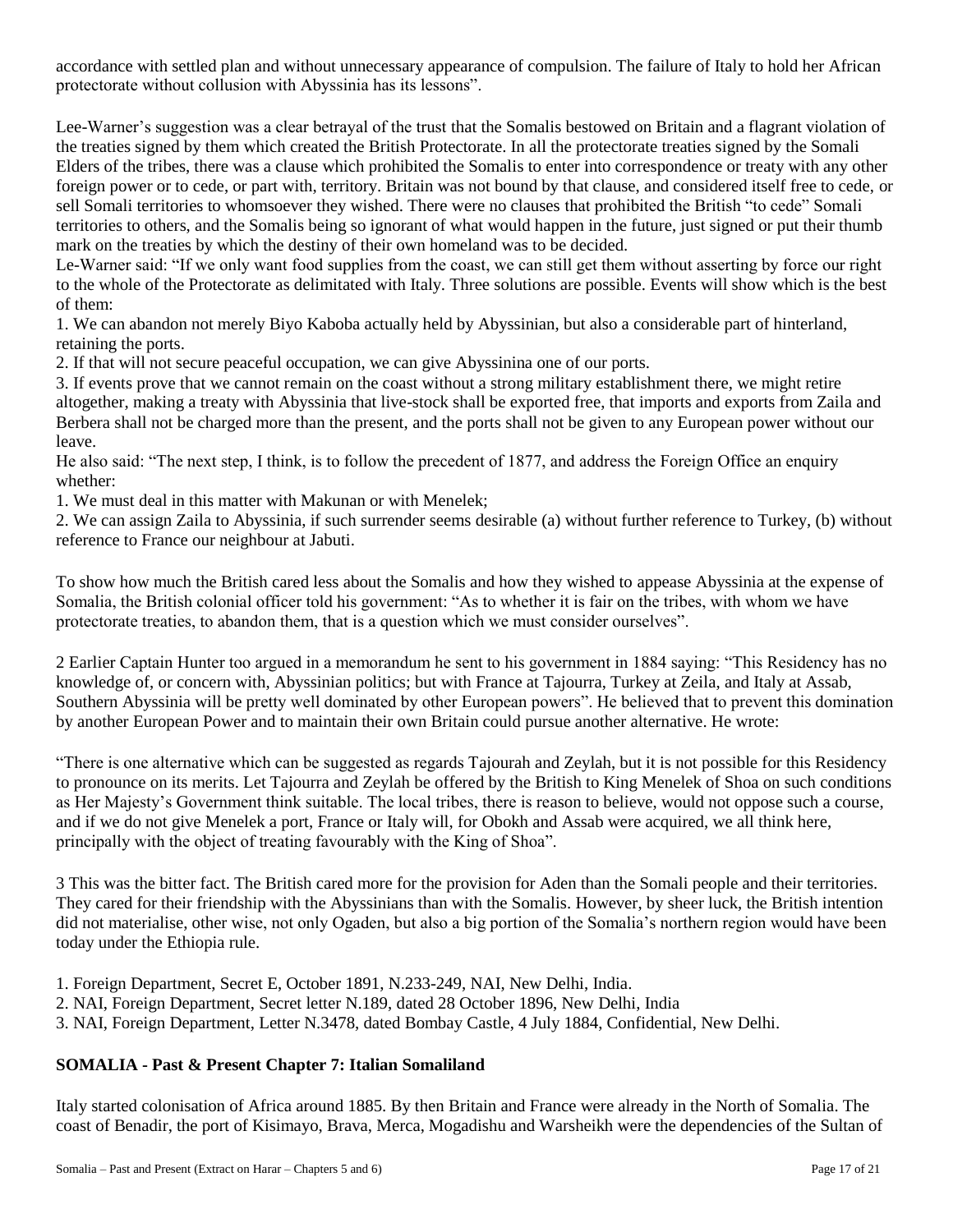Zanzibar. The rest of the territories were divided among the various Somali tribes. The sovereignty of the Sultan of Zanzibar over these ports was recognized by Germany, France and Great Britain in June 1886.

The Italian intervention began with the signing of the commercial treaty of 28 May 1885, precisely few weeks after the Italian occupation of Massawa on 5 February of the same year, when the ship Barbarigo was sent to Zanzibar for the purpose of visiting the coastal territories which were under the Sultan and to explore the outlet of Giuba River.

1| On 17 March 1886 in London the German Ambassador Count Hatzfeldt verbally informed the British Foreign Office that on 6 September 1885 the German East African Company had signed a treaty with the principal Chief of the Mijerteyn Somalis, the Sultan Osman Mahamoud Youssouf at Alula. Under this treaty the whole Somali territory from the east of the town of Berbera to Cape (Ras) Asurad was ceded to the German company. The representative of the company had also signed a treaty with the Sultan Yussuf Ali Yussuf, the Ruler of the Somali town of Obbia (Hobbiah), whereby the company acquired the entire territory between Obbia and the town of Warshaikh with all the sovereign rights. The territory belonged to the Sultan of Zanzibar and was on the one side between the Indian Ocean and the Galla frontier and about twenty-five days' journey inland on the other. Count Hatzfeldt informed that on the strength of these treaties, the German East African Company had asked the German Government to undertake the Protectorate over the Somali coast, and make sure that no encroachment by England was made on their rights.

Four months later, Sultan Yusuf Ali visited Aden and met with the British Consul, Major F.M. Hunter. The latter discussed with the Sultan about the agreement German claimed to have concluded with the Mijerteyn Chief. During the meeting the two sides discussed bilateral agreement. Afterward the British official reported to his Government that Sultan Yusuf Ali made the following statement:

―I was not present when the agreement was made between Sultan Osman and the German, but I have seen the Arabic copy.

―I do not recollect what the preamble said as to the actual parties making the agreement, whether it was on behalf of themselves or of their Governments.

―The substance was that the German were to be allowed to trade and were entitled to protection; the consideration was 1,000 dollars payable to the Sultan and 1,000 dollars to myself annually. There was no mention of sovereignty or territorial rights, or flag. When the second time the Germans came I was present; they asked for the Sultan's flag to fly on their boat for protection. They also wanted to build a house and fly their own flag over it. Both these requests were refused. We have not received any portion of the annual stipend, but we have accepted presents of cloth.

"Since I arrived at Aden, I visited the German Agent Max Winter here and showed him the paragraph from the "Standard" about his Company having annexed the Somali country from near Berbera to Warsheikh; he declared he knew nothing of any such intimation having been published."

The British themselves claimed to have already established contact with the Chiefs of the Mijerten and signed agreement with the Chief of Alula in March 1879. In October 1880, Acting Political Resident, Aden, Major G.R. Goodfellow, was sent to Alula to deliver the ratified copy of the agreement to Sultan Yusuf Ali. But the Sultan was out of town.

In a letter to C. Gonne, Chief Secretary to Government of Bombay, dated Aden Residency, 15 October 1880, Major Goodfellow reported:

―I regret to say that in consequence of the Sultan's absence from Mareyeh, in the interior, his representatives there would not receive the treaty, or amount of subsidy due, from Commander Byle, R.N. A local copy of the Convention was delivered to Yousuf Ali, who accepted it. A sum of dollars 150 was expended in presents, for which the sanction of Government is solicited."

On 16 January 1883, Brigadier-General J. Blair, V.C., British Political Resident at Aden, wrote the following letter to the Sultan Othman Mahmoud:

Somalia – Past and Present (Extract on Harar – Chapters 5 and 6) Page 18 of 21 ―It is not hid from you, oh, friend, that in March 1879 you and the other Chiefs of the Mijerteyn entered into an agreement with Major Goodfellow, and that this agreement has been ratified by the Governor General of India. We now send you our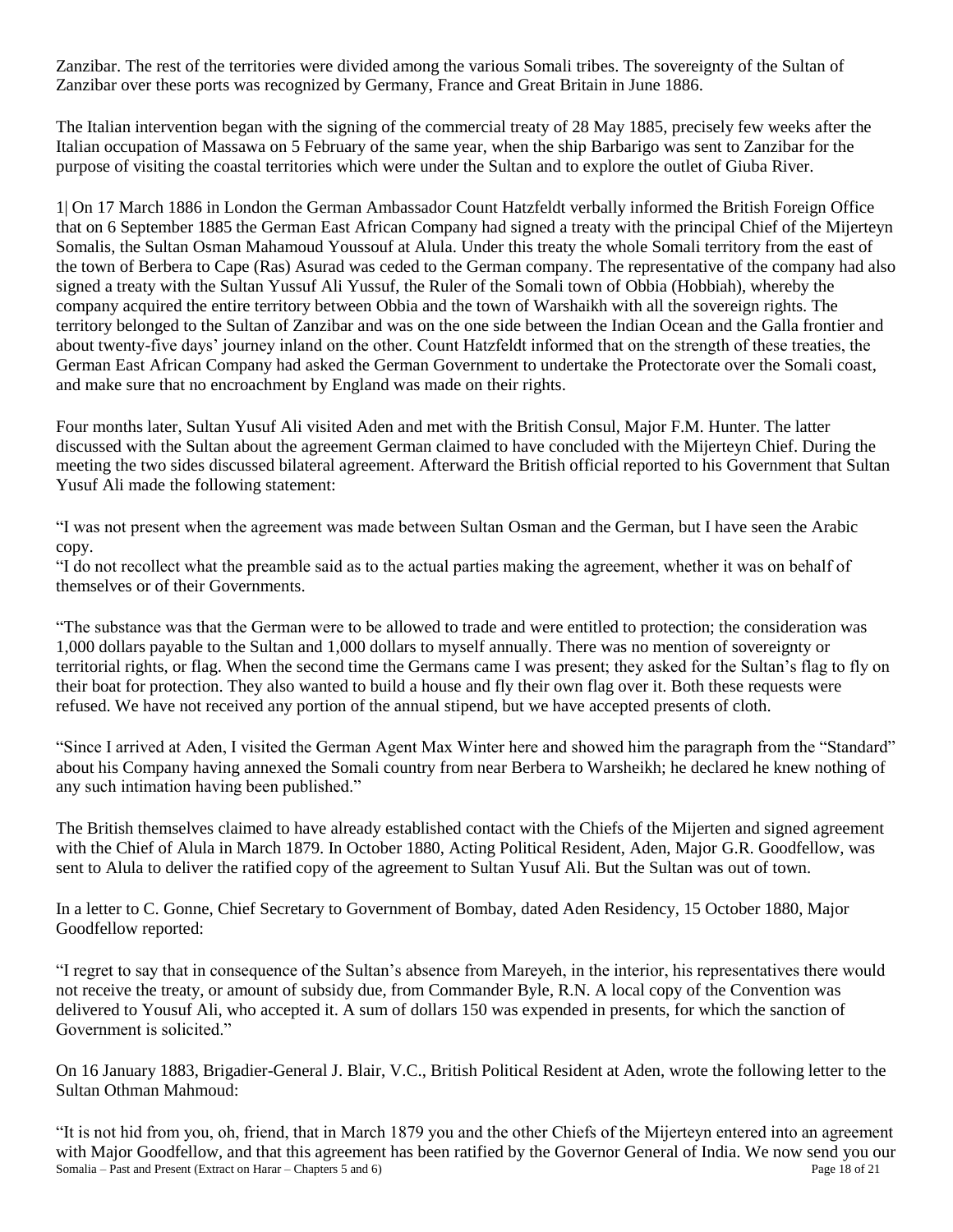Acting First Assistant Resident, Captain Sealy, who will deliver to you the copy of the ratified agreement. ―It is also known to you that the arrears of the stipend mentioned in the said agreement are due to you and Captain Sealy is authorized to pay you the same, amounting to 720 dollars, to March 1882."

The British official also said:

―You will also recollect that the Great Government was pleased with your kind treatment of the crew of the wrecked steamer Fleur Castle, last year, and we have much pleasure to informing you that Captain Sealy is commissioned to deliver to you 500 dollars, which the Great Government desires to give you as a mark of appreciation of the services rendered by you on that occasion. This is quite separate from the payment mentioned in the agreement.

"We rely on your friendship to meet the wishes of the Great Government in the above matters. May you be preserved". Sultan Osman Mohamud sent a letter dated 19 February 1883 to the British Political Resident in which he said:

"We received your kind letter, and the same day we visited Captain Sealy, on which occasion he delivered to us 500 dollars, which the Government had ordered to be given to us as recompense for the treatment shown by us to the steamer wrecked at Ras Asir.

―As regards the agreement, we are willing to agree to all terms in it except the lighthouse. God willing, we will send some men to you on our behalf. On meeting together we will converse and salutation."

Three years later in 1889, the German Government asked the British Government for the permission to recruit, within the British Protectorate on the Somali Coast, a small force of as it said of blacks that were indented to serve as police in the territories of the German Company at Zanzibar. But the British considered it "extremely undesirable to accustom the Somalis to the use of firearms."

The British Political Resident at Aden, Brig. General A.G.F. Hogg, reported in a letter dated 24 April 1889 that in accordance with the instructions received from the Secretary of State for India (Foreign Office, London) September last, the Italians were permitted to enlist Somalis for service at Massawah. About 150 men were regularly trained in the use of firearms during the last six months, and have now been sent back to Aden.

The Political Resident argued: "If foreign nations are thus permitted to train the Somalis to the use of firearms, and then send them back to their own country, most undesirable results will ensue; and I trust that future permission may be refused to any foreign nation for their enlistment as soldiers of Somalis within our Protectorate."

―Possession by the Arabs of rifles, is becoming very common indeed, and if Somalis receive a military training, they are certain to use every endeavour to obtain possession of firearms which are now almost unknown in their country", he said.

At the end of 1888, the Sultan of Obbia requested Italy for protection. The "Acceptance Act" was signed in Obbia on 8 February 1889 by Italian Consul Cavaliere V. Filonardi and Sultan Yusuf Ali. With this treaty all the possession of the Sultan from El-Marek to Ras Auad passed under the protection of the Government of Italy. Italian Foreign Minister Rudini informed the Italian Parliament that the treaty of protection placed the Sultan and his possessions under the protection of the Italian Government, undertaking not to make, without the consent of the latter, treaties or contracts with any other Government or person whatever. In compensation, an annuity of 1,200 dollars was granted to Sultan Yusuf Ali Yusuf.

The Minister told the Parliament, "Being a region bordering the sea, the Protectorate over the Sultanate of Obbia was notified to the Powers in the telegram of the 3 March and the Circular of the 11 May 1889, according to Article XXXIV of the General Act of the Berlin Conference."

The Sultan of the Mijerteyn reached an agreement with Italy on 7 April 1889 at Bender Alula. The Agreement placed under the Italian protection the Sultan's possession on the Indian Ocean from Ras Auad to Ras el Kyle, including Nogal Valley, promising that he would not enter into further treaties with other Powers for the remaining territories in his possession.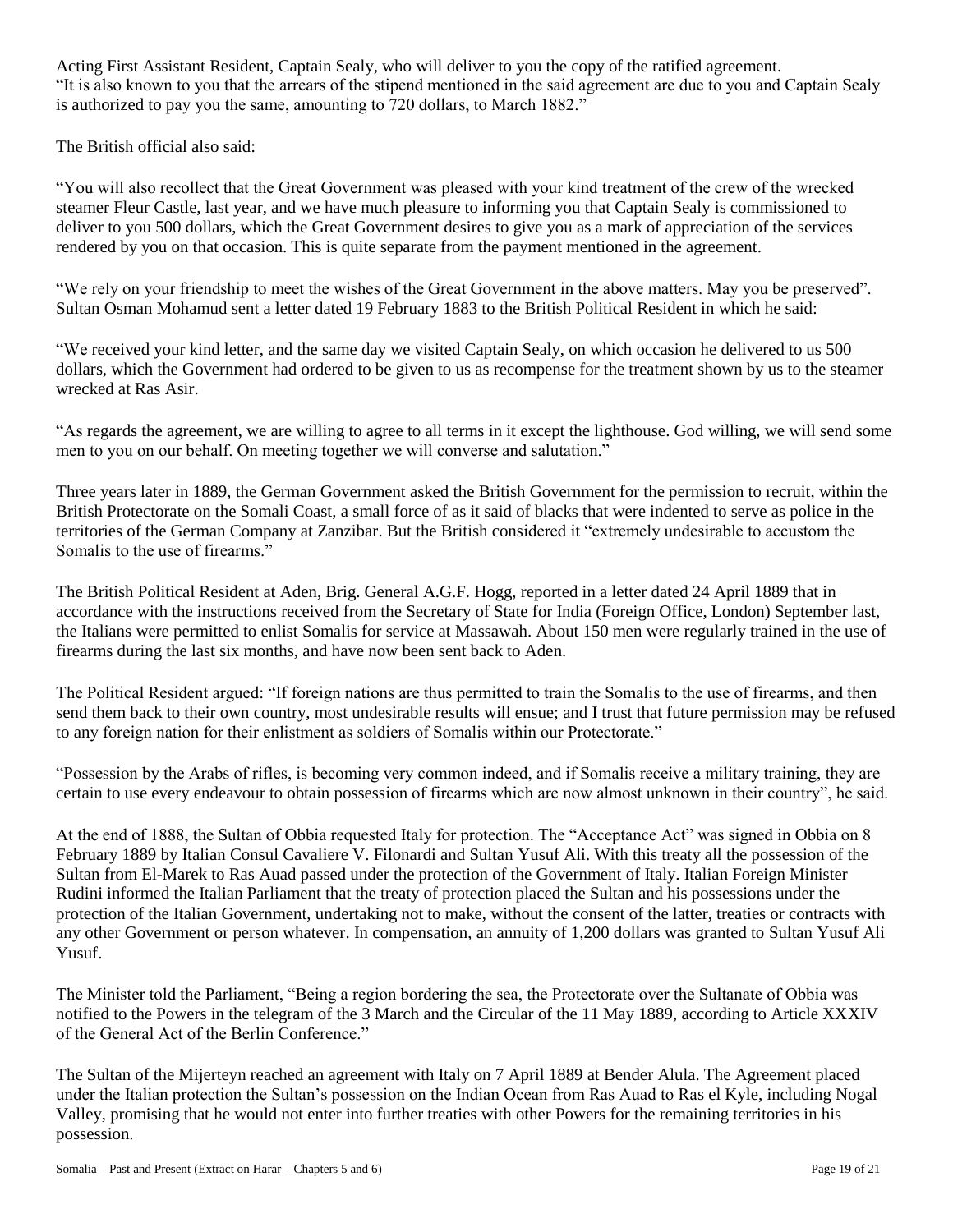The Acts relative to this Protectorate were ratified on 7 April 1889. They bear on the part of the Italian Government the signatures of Cavaliere Filonardi and the Commanders of the Royal ships Rapido and Staffetta and the other contracting party emissary of Sultan Osman Mahmud.

3 The way the colonial powers acted showed that they consulted with each other well before taking over a territory. They decided among themselves which power takes what. Before taking over the Somali territory, the Italian Government asked the British whether they had any objection to the Italian occupation. The British Secretary of State informed the British Viceroy in India on 3 January 1889 that Italy "proposes to occupy or protect territories from eastern limit of British protectorate of the Somali Coast as far as the border of Zanzibar and asked whether "India (British Authority) has anything to say against the proposal." The answer came within two days saying that, "They had no objection."

Italy took possession of the Somali territories on the coast of Benadir from the Sultan of Zanzibar through a treaty signed on 12 August 1892 and it was presented before the Italian Parliament by the Minister of Foreign Affairs on 1 June 1896 and was approved as Law No. 373 of 11 August 1896. Article I of the Treaty stated;

"the Government of H.M. the Sultan of Zanzibar accords to the Government of H.M. the King of Italy, all the ports which he possesses on the cities and ports of Benadir namely Brava, Merka and Mogadishu, with a radius towards the interior of 10 maritime miles, Warshaikh, a radius of 5 maritime miles, besides the islands and the nearby small islands, to be administered politically and juridically in the name of the Government of H.M. the Sultan of Zanzibar and under the protection of his flag; but is agreed that the Government of the H.M. of the Sultan will neither be responsible nor called to regulate the administration or others such as what might come as a result of the conflict of price of blood nor any complain that may arise."

According to the Treaty, the Italian Government and its representatives had the right to buy and to dispose the public lands only within the limits of the above territories. The Sultan granted to the Italian Government the right to establish a bank or more banks in the cities which were subject of the Convention, with exclusive privilege to issue bank-notes or gold currencies, silver and of copper.

Article VII of the Treaty stated said:

―All the above-mentioned powers, rights and privileges are accorded to H.M. the King of Italy or to his representatives for the period of 25 European years which will start from the day in which the present concession will be approved by the Government of H.M. the Queen of Great Britain and Ireland, the Empress of India and by the H.M. the King of Italy." At the end of the 25 years the agreement was renewable for the same period and on the same conditions and with a simple declaration to this effect by the Government of the King of Italy.

By Article VIII Italy pledged to pay to the Sultan of Zanzibar the sum of 40,000.- Rupees as initial payment when the Italian administration took over the ports, the cities and the territories. At the expiry of each quarter of the European year a sum of Rupees 40,000 was to be paid.

On 10 October 1892 the Sultan of Obbia wrote to Filonardi, the architect of the Italian colonial administration in Somalia: ―We inform that this year we have been abandoned and there was no steamboat that has come to us, as it was the practice. Nobody has brought to us the woods and we have neither food nor cartridges.

There was a serious war this year. The inhabitants of the desert have rebelled against us and there was a fighting in which some of ours have been killed.

After the departure of the steamboat Esfita we hoped some one would come from your side, but until now nobody came. On the date of this letter Abu Bakr bin Auad has arrived bringing to us the payment of the year 1891.

We hope you will help us with food and the supply of war material, because we are under your protection and your flag. We would not think that you have abandoned us.

Now we wish your arrival together with what we have requested. Abu Bakr bin Auad will give full information.